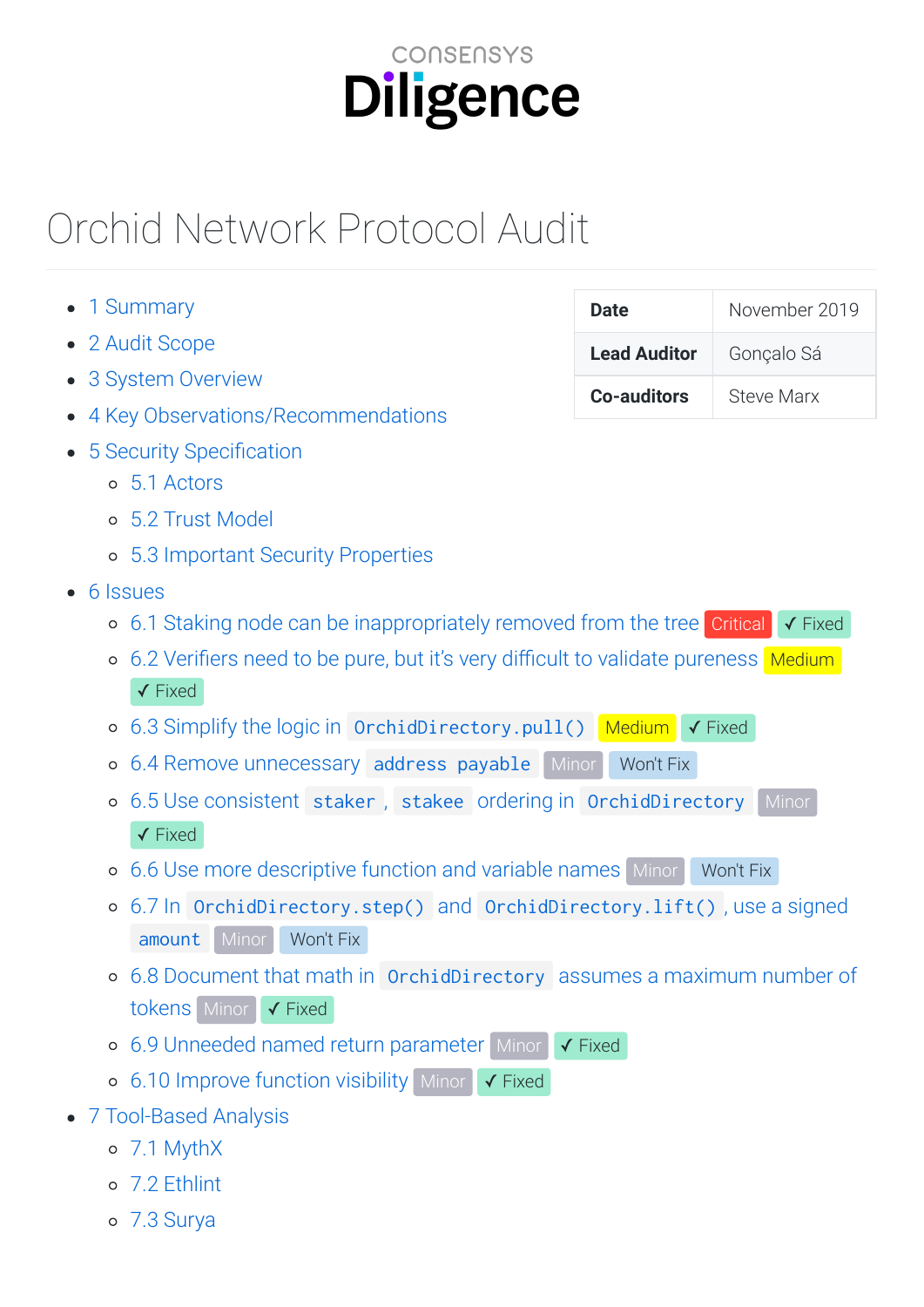- 8 Sūrya's Description Report
	- [8.1
	Files
	Description
	Table](#page-23-1)
	- [8.2
	Contracts
	Description
	Table](#page-23-2)
	- [8.3
	Legend](#page-26-0)
- Appendix 1 Disclosure

# <span id="page-1-0"></span>**1
Summary**

ConsenSys
Diligence
conducted
a
security
audit
on
Orchid
Labs'
network
protocol,
more specifically, the Ethereum smart contracts that are part of the bigger network protocol codebase.

Orchid Labs was founded with a mission to create a more open and more accessible internet. As part of this quest they created the Orchid network protocol, a truly decentralized
VPN
service.

The way the Orchid network achieves true decentralization is by allowing anyone to join the network as a bandwidth provider and anyone to use the service as an end user. This permissionless
environment
is
achievable
with
the
usage
of
programmatic,
probabilistic micropayments on top of Ethereum, the focus of this audit.

# <span id="page-1-1"></span>**2
Audit
Scope**

This audit covered the following files:

| <b>File</b>             | SHA-1 hash                               |
|-------------------------|------------------------------------------|
| contracts/curator.sol   | 5ea6c8374cec289bcf4dfe1adb3bb157ca9bab74 |
| contracts/directory.sol | 811ab3b049d570c4236ee965d76ed1a9f5cb929e |
| contracts/location.sol  | 1ea56960f41ca3a299c4fd35fab9ef1fdd494d5b |
| contracts/lottery.sol   | e63f3c86b3abba57d0a7e3ca36436bfee4d9ac1b |
| contracts/token.sol     | faf15f117ac160641adfe56c2a01ad14bff931f3 |

The
audit
activities
can
be
grouped
into
the
following
three
broad
categories:

- 1. **Security:** Identifying security related issues within the contract.
- 2. **Architecture:** Evaluating the system architecture through the lens of established smart
contract
best
practices.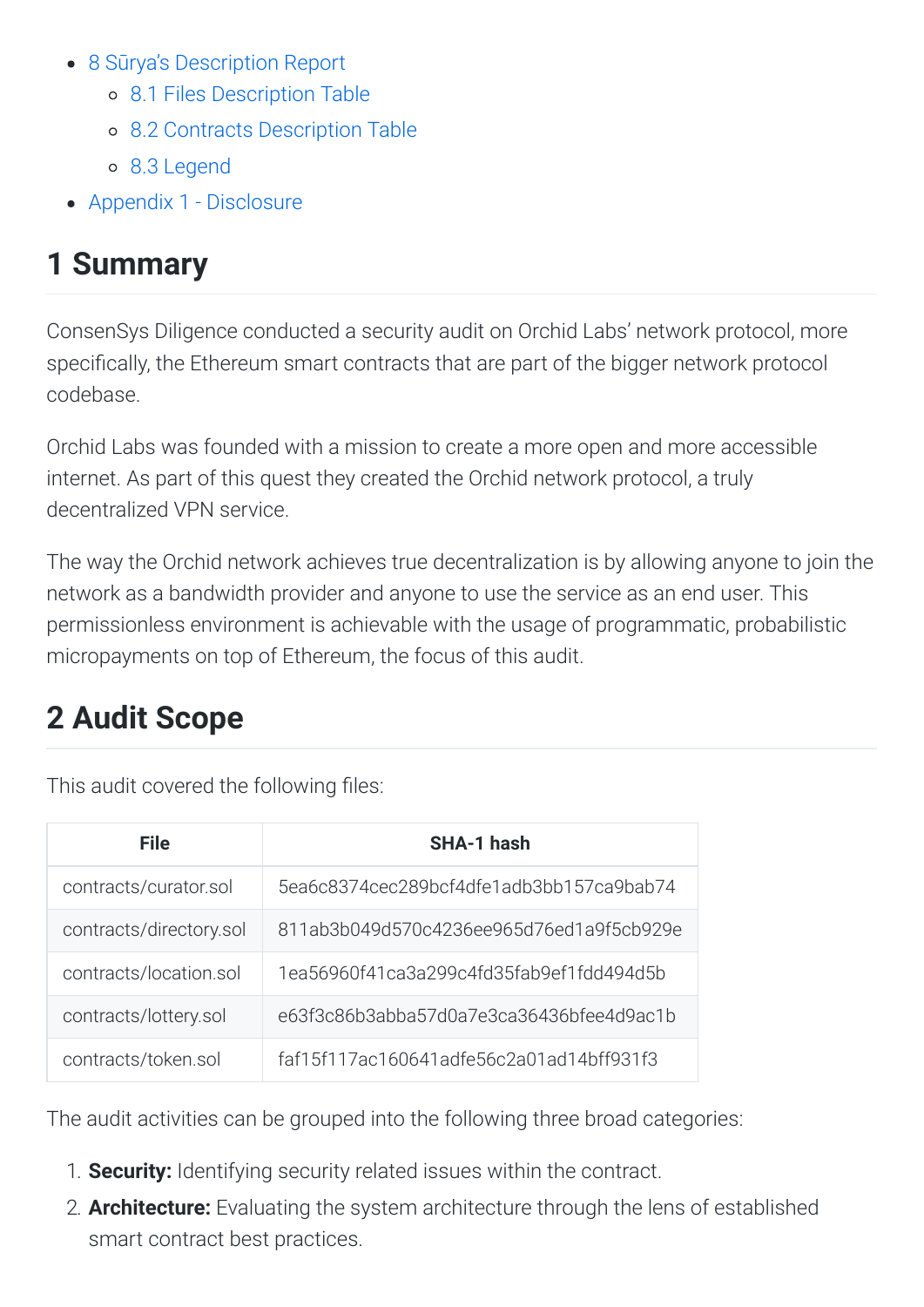- 3. **Code quality:** A full review of the contract source code. The primary areas of focus include:
	- Correctness
	- Readability
	- o Scalability
	- Code
	complexity
	- Quality
	of
	test
	coverage

# <span id="page-2-0"></span>**3
System
Overview**

Orchid network is comprised of two main on-chain components, OrchidDirectory and OrchidLottery .
They
both
play
important
roles
in
setting
up
the
proper
incentives
for
the correct
functioning
of
the
bandwidth
market
of
the
VPN
product.

OrchidDirectory keeps
track
of
staked
OXT
tokens
(Orchid's
native
token).
The
staked amounts
are
held
in
a
binary
tree
that
allows
for
easy
weighted
random
selection
by clients.
Clients
then
purchase
bandwidth
from
the
selected
stakee.

OrchidLottery is
an
implementation
of
probabilistic
micropayments.
These
are
used
to stream
payments
to
bandwidth
providers.

These two components are completely independent of each other and meant to be used for
the
VPN
client
in
different
stages
of
the
product
usage.

A rough outline of the usage flow pertaining to these on-chain components is as follows:

- 1. The VPN client starts by engaging with an Ethereum client that runs the selection routine for the nodes by running code present in OrchidDirectory. This step can remain fully trustless by asking the Ethereum client (which may be untrusted) for merkle proofs of the selected storage blocks (and the blocks themselves). This effectively
makes OrchidDirectory.scan() ,
which
performs
the
random
weighted selection, more of a reference implementation than a fundamental part of the staking infrastructure.
- 2. After the traffic route is set up, clients need to be able to pay for packets of data as they're
being
forwarded.
This
requires
a
payment
system
that
enables
low-cost micropayments. This is made possible (i.e., trustlessly enforced) by the OrchidLottery smart
contract,
a
probabilistic
micropayments
implementation. OrchidLottery holds the end user's funds that are meant to be disbursed to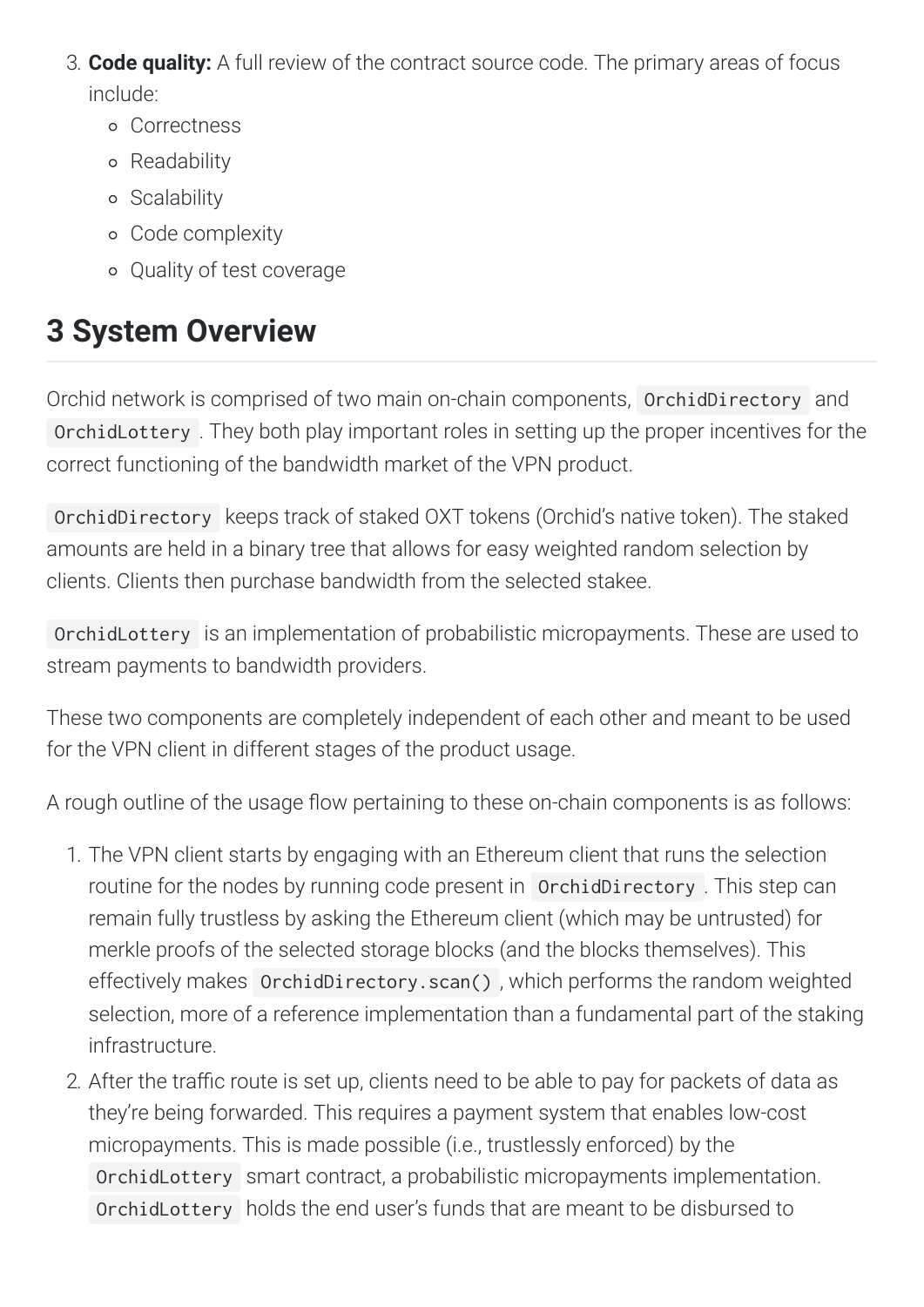bandwidth providers, as well as an escrow amount to be burned as a penalty in the case of insufficient available payment funds.

A probabilistic micropayment is a message, signed by the payer, that behaves very much like a lottery ticket. It entitles the recipient of the message to a possible payment of a certain
amount
with
a
given
probability.
This
payment
is
enforced
on-chain.
Although
each payment is probabilistic, over a large number of such payments, the actual amount paid trends towards the expected value.

Creating these probabilistic micropayments is done offline and is computationally inexpensive, so it can be used to pay for a continuous stream of packets without disruption or
the
need
to
wait
for
on-chain
conrmations.

# <span id="page-3-0"></span>**4
Key
Observations/Recommendations**

- The usage of the Ethereum blockchain within the Orchid network protocol is an exceptional example of decentralized coordination with on-chain enforcement.
- The formal modeling of Orchid's network market in the presented whitepaper is impressively thorough and shows the amount of consideration and thought that went into
the
product
planning.
- The code lacks detailed documentation. The whitepaper explains the algorithms at a high level, but there is no documentation that explains the code itself. A good start would be clear variable and function names as well as explanatory code comments.
- A good test suite enables the early suppression of bugs and protection against future bugs
introduced
by
composability,
i.e.,
adding
new
features
to
the
code
that
breaks some
security
assumption
of
a
previously
written
section.
The *codebase
is
lacking
in tests*.
- Good code coverage helps immensely to catch control flow errors. While high code coverage
gives
no
guarantees
of
algorithmic
correctness,
a
lack
of
coverage
usually allows for control flow bugs to exist. Two issues found during the audit would have been
discovered
during
development
by
measuring
code
coverage.
The
Diligence team
recommends *integrating
a
code
coverage
tool
and
achieving
100%
code coverage*.

# <span id="page-3-1"></span>**5 Security Specification**

This section describes, **from a security perspective**, the expected behavior of the system under audit. It is not a substitute for documentation. The purpose of this section is to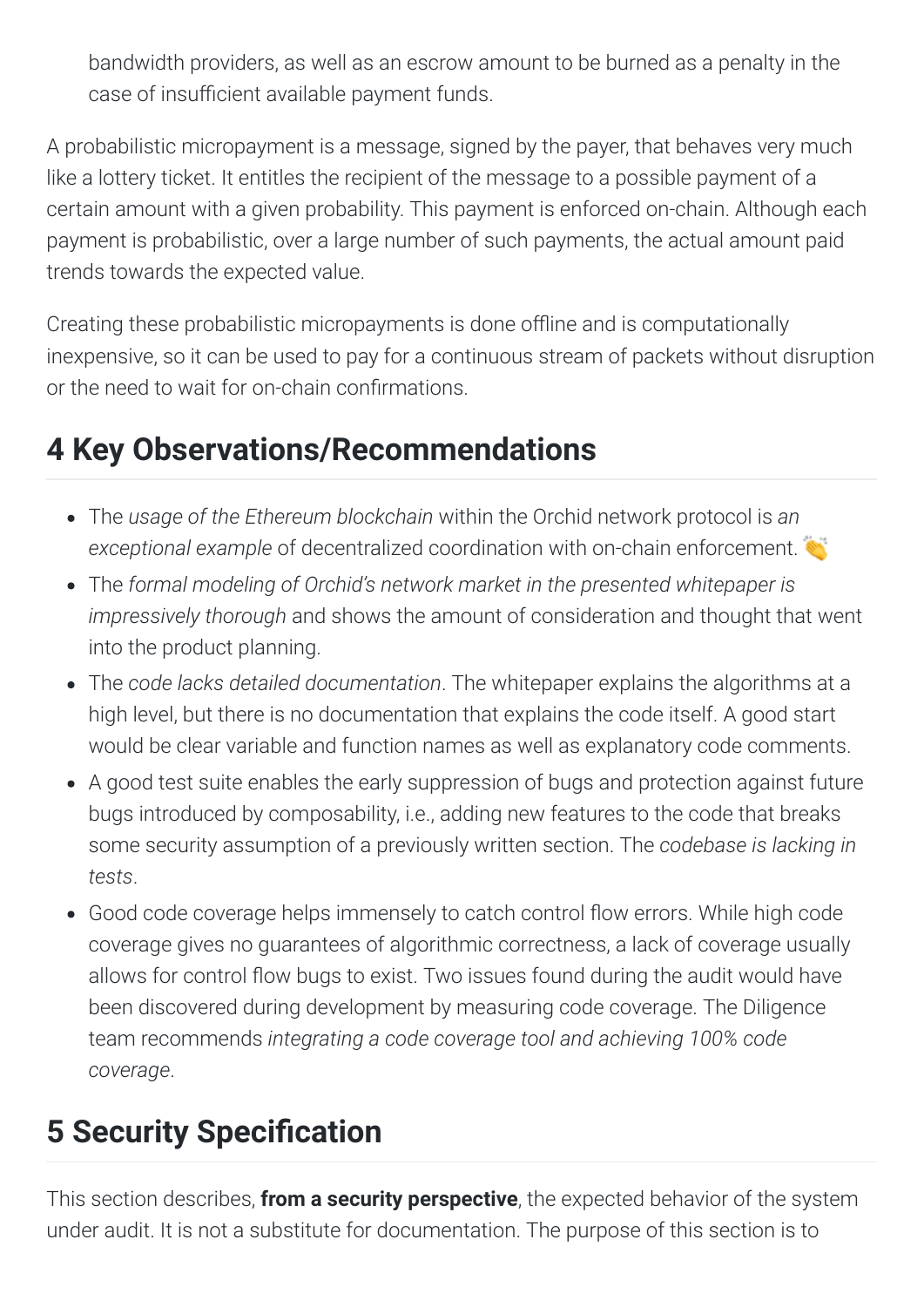identify specific security properties that were validated by the audit team.

## <span id="page-4-0"></span>**5.1
Actors**

The
relevant
actors
are
as
follows:

- VPN users Users find providers via the directory and purchase bandwidth from those
providers
via
micropayments.
- **Bandwidth providers** Providers are advertised in the directory and sell bandwidth via micropayments.
- **Stakers** To mitigate certain kinds of attacks, the VPN software prefers bandwidth providers
with
more
Orchid
tokens
(OXT)
at
stake.
Stakers
stake
their
tokens
to increase
the
likelihood
that
a
given
bandwidth
provider
will
be
selected.
- **Micropayment funders** Anyone can establish a fund for micropayments.
- **Micropayment signers** Signers authorize micropayments. There are potentially many
signers
for
a
given
fund.
- Orchid Orchid itself deploys the smart contracts but retains no special privileges.

## <span id="page-4-1"></span>**5.2
Trust
Model**

In any smart contract system, it's important to identify what trust is expected/required between
various
actors.

- None of the participants need to trust Orchid because Orchid retains no special privileges
after
contract
deployment.
- A micropayment funder authorizes certain signers to act on their behalf, and those signers must be trusted by the funder to spend up to the total amount in the fund.
- Users and bandwidth providers need to trust each other very little. The risk for the bandwidth provider is that they provide forwarding service but aren't properly paid, and the risk for the user is that they pay but do not receive service. Because the micropayments
are
very
small,
this
risk
is
negligible.

## **Selecting
a
Bandwidth
Provider**

Selecting a bandwidth provider is an adversarial environment. The Orchid network protocol is built in such a way that the client should not need to trust the nodes that traffic is routed through.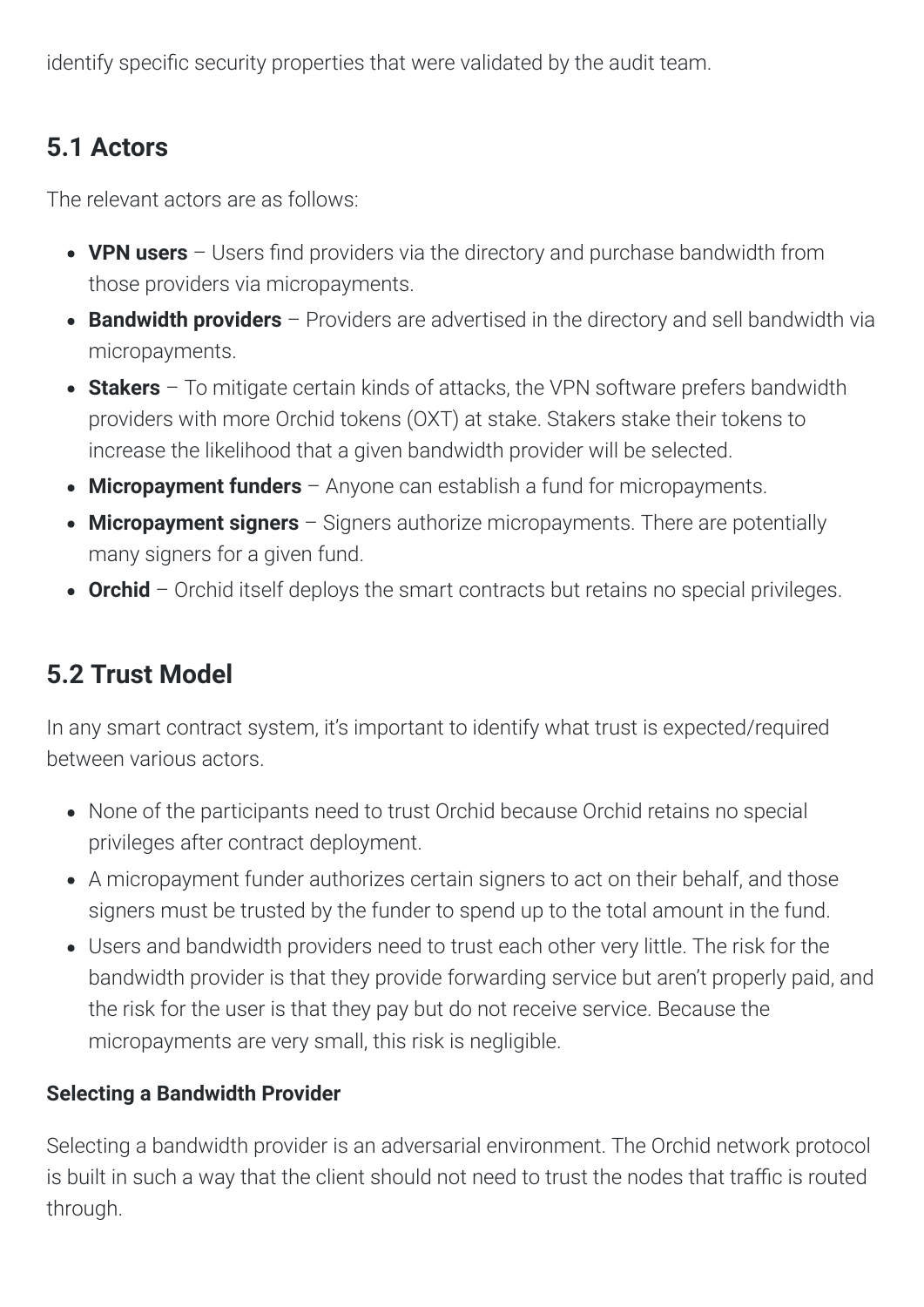The bandwidth consumer should be confident that when choosing a node, that node is incentivized to behave well. The likelihood that a given bandwidth provider is chosen is directly proportional to the amount of OXT staked on that provider's behalf. The built-in withdrawal delay creates an opportunity cost for stakers. This disincentivizes malicious staking
behavior.

Since the method for node selection currently requires offloading the scan() routine to an external Ethereum client, the client can verify correctness of the response by requiring merkle
proofs
of
storage
lookups.

There is also a secondary filtering mechanism that the client can use after the initial pool selection. This filtering is based on available metadata for each node (e.g., exit geolocation, latency/ping, node whitelists, etc.). While this does introduce some variability in the intended
choosing
probabilities,
that
variability
is
small
enough
to
be
ignored.

## **Probabilistic
Micropayments**

The probabilistic micropayments environment (a.k.a. the lottery) is adversarial as well. There is no trust assumed between the two actors for the correct functioning of the system.

Routing nodes (a.k.a. "bandwidth providers") should have quarantees that the agreed upon probability
of
the
ticket
is
enforced
by
the
system.
A
random
number
is
chosen
by combining seeds from both the payer and the recipient. If that random number falls in a certain
range
( ratio in
the
code),
the
payment
is
transferred.

The protection against double spending and misbehavior from end users is enforced in the way of a an escrow fund on the payer's side. The higher the escrow amount the bigger the incentive against misbehavior. The slashed amount is irretrievably left in the smart contract
(i.e.,
"burned").

# <span id="page-5-0"></span>**5.3
Important
Security
Properties**

## **OrchidDirectory**

In the directory implementation we identified the following properties that should not be violated:

• Node selection is properly randomized: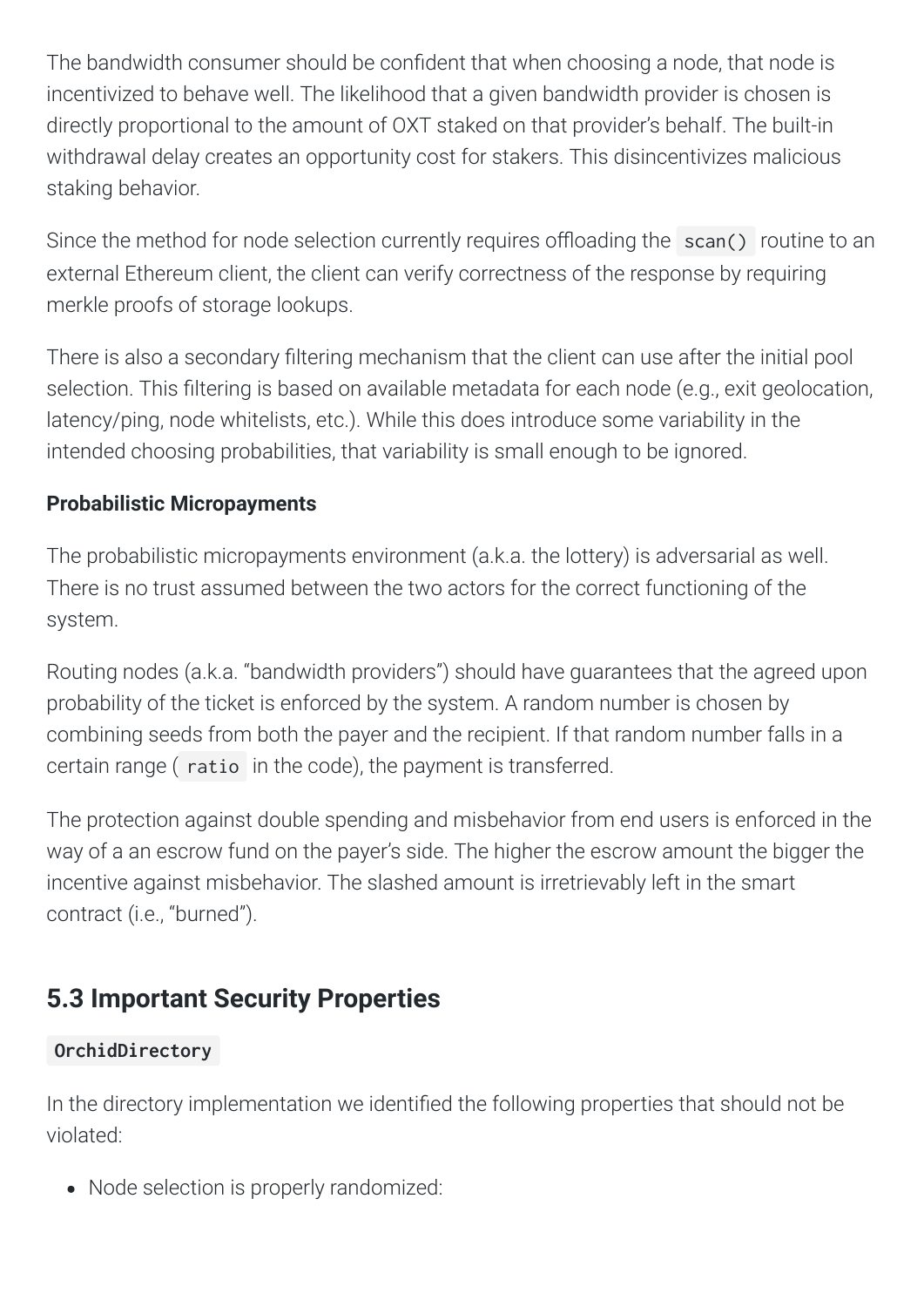- o A node's likelihood of being chosen is directly proportional to the size of its associated
stake.
- o It is impossible to otherwise influence the outcome of node selection.
- Node stakes can be withdrawn only after the built-in delay.
- There are no lock-up conditions:
	- The
	tree
	cannot
	get
	so
	big
	that
	operations
	requiring
	tree
	traversable
	exceed
	block gas
	limits.
	- The
	algorithm
	never
	creates
	orphaned
	nodes
	or
	otherwise
	violates
	proper
	tree structure.
- External actors cannot interfere with the system:
	- No
	one
	aside
	from
	node
	stakers
	can
	remove
	a
	node
	from
	the
	tree.
	- No
	external
	actor
	can
	affect
	the
	tree
	shape.

## **OrchidLottery**

In the lottery implementation we identified the following properties that should not be violated:

- The probabilities for ticket payout are correctly enforced by the smart contract.
- Only a winning ticket recipient can redeem funds.
- A winning ticket can only be redeemed once.
- Penalty escrows are only slashed in the case of legitimate payouts exceeding the available
funds.
- Payouts decay linearly according to their start and range parameters.
- Micropayment signers can only spend from funds they were authorized for.
- There are no lock-up conditions:
	- The
	payout
	routine
	is
	not
	affected
	by
	how
	many
	lotteries
	exist.
	- The
	payout
	routine
	is
	not
	affected
	by
	how
	many
	pots
	exist.
- External actors cannot interfere with the system:
	- o No one but the respective funder or signer can take funds out of a pot.
	- o No one but the respective funder can further fund a pot.

# <span id="page-6-0"></span>**6
Issues**

Each
issue
has
an
assigned
severity: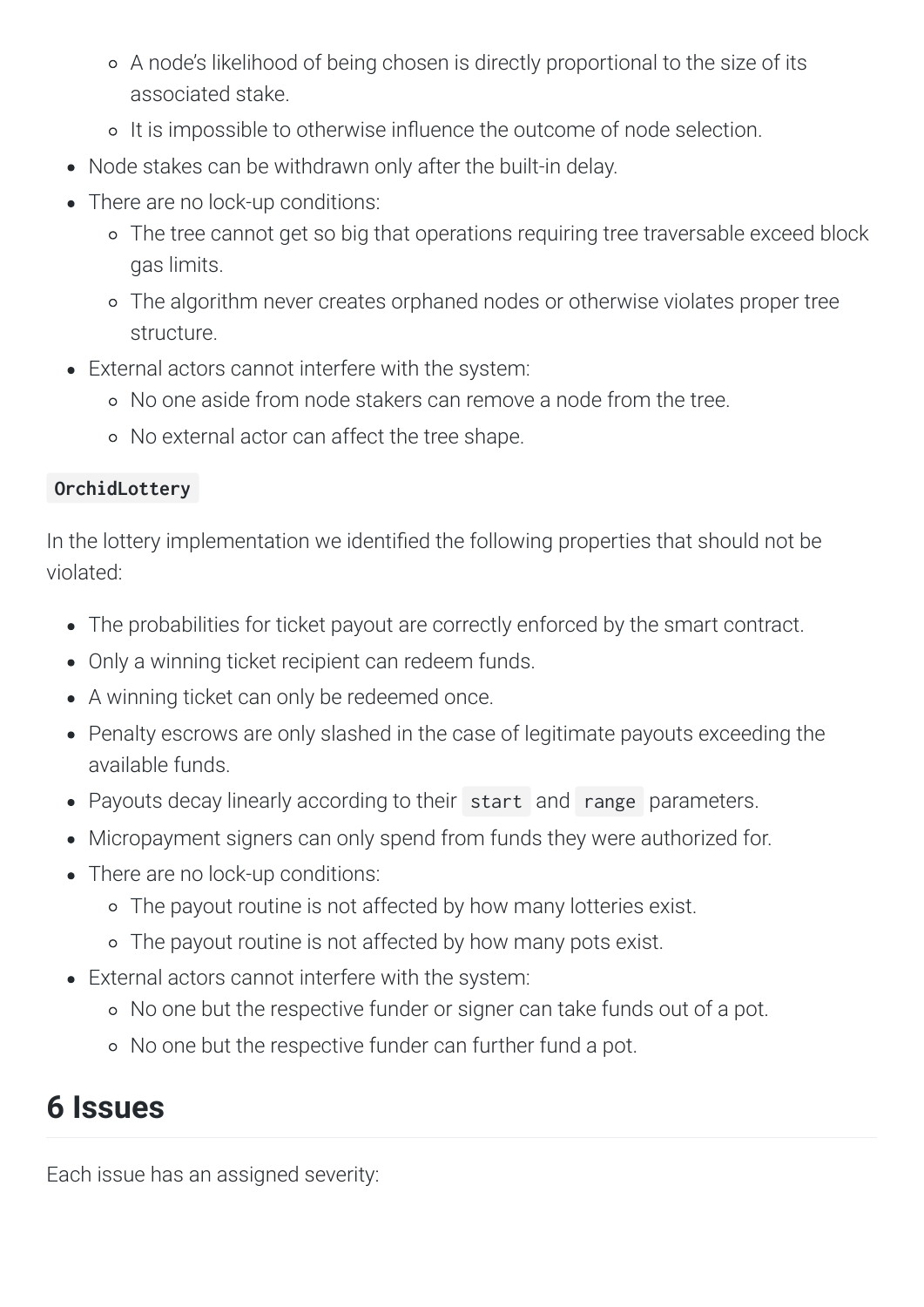- Minor issues are subjective in nature. They are typically suggestions around best practices
or
readability.
Code
maintainers
should
use
their
own
judgment
as
to whether
to
address
such
issues.
- Medium issues are objective in nature but are not security vulnerabilities. These should be addressed unless there is a clear reason not to.
- Major issues are security vulnerabilities that may not be directly exploitable or may require
certain
conditions
in
order
to
be
exploited.
All
major
issues
should
be addressed.
- **Critical** issues are directly exploitable security vulnerabilities that need to be fixed.

## <span id="page-7-0"></span>**[6.1
Staking
node
can
be
inappropriately
removed
from
the
tree](#page-7-0) Critical ✓ Fixed**

### **Resolution**

This is fixed in

https://github.com/OrchidProtocol/orchid/commit/8c586f22c54c20d24a066caf4c0efa9ce16

## **Description**

The following code in OrchidDirectory.pull() is responsible for reattaching a child from a removed tree node:

## **code/dir-ethereum/directory.sol:L275-L281**

```
if (name(stake.left_) == key) {

current.right_ = stake.right_;

current.after_ = stake.after_;
} else {

current.left_ = stake.left_;

current.before_ = stake.before_;
}
```
The condition name(stake.left\_) == key can never hold because key is the key for stake itself.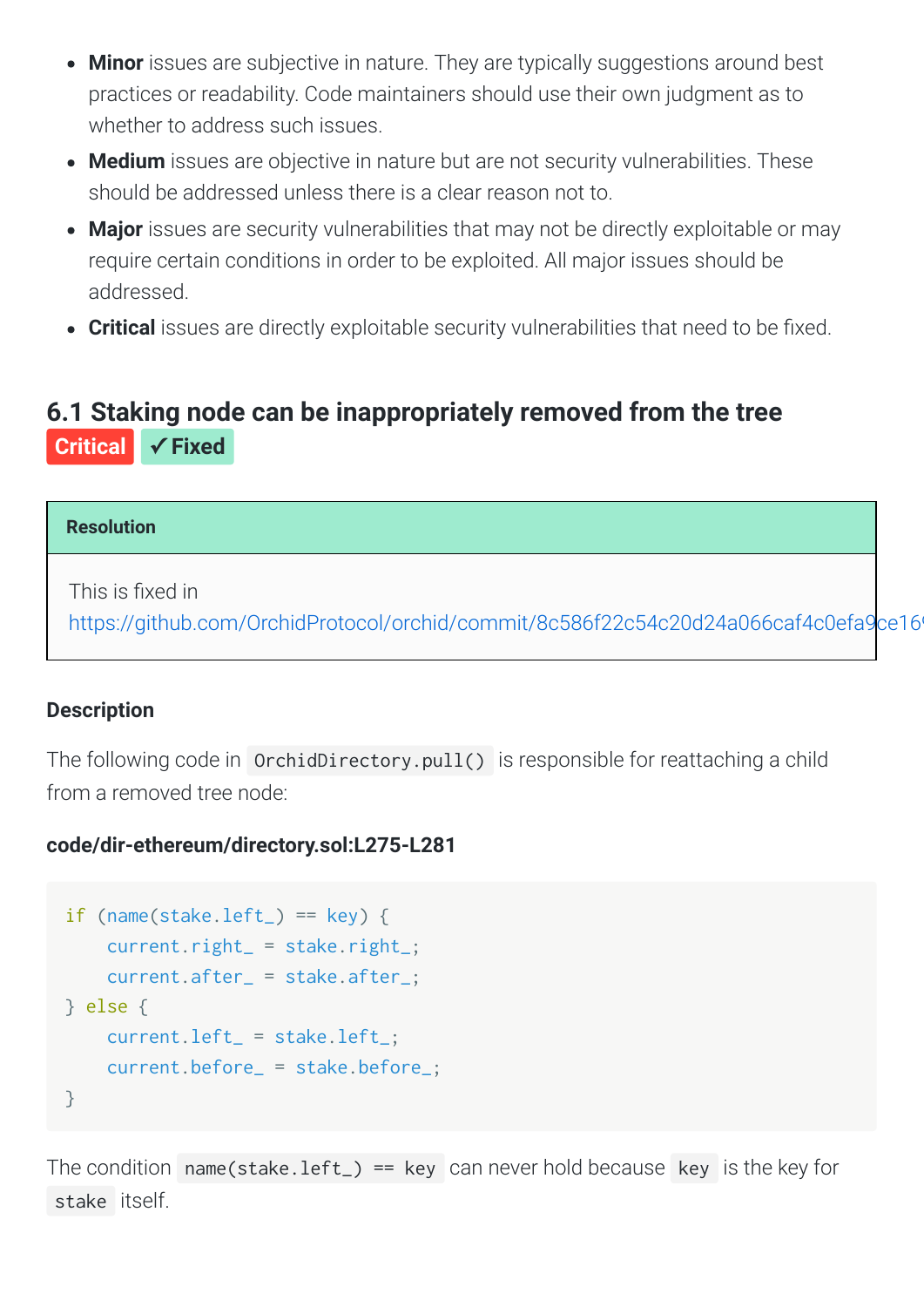The result of this bug is somewhat catastrophic. The child is not reattached, but it still has a link to the rest of the tree via its 'parent\_' pointer. This means reducing the stake of that node can underflow the ancestors' before/after amounts, leading to improper random selection
or
failing
altogether.

The node replacing the removed node also ends up with itself as a child, which violates the basic tree structure and is again likely to produce integer underflows and other failures.

## **Recommendation**

As a simple fix, use if(name(stake.left\_) ==  $nameu)$  as already suggested by the development team when this bug was first shared.

Two
suggestions
for
better
long-term
xes:

- 1.
Use
a
strict
interface
for
tree
operations.
It
should
be
impossible
to
update
a
node's parent
without
simultaneously
updating
that
parent's
child
pointer.
- 2. As suggested in (issue  $6.3$ ), simplify the logic in  $pull()$  to avoid this logic altogether.

## <span id="page-8-0"></span>6.2 Verifiers need to be pure, but it's very difficult to validate pureness **Medium ✓ Fixed**

### **Resolution**

## This
is
addressed
in

[https://github.com/OrchidProtocol/orchid/commit/1b405fb1096f6fd18792269453f7dd8ae17](https://github.com/OrchidProtocol/orchid/commit/1b405fb1096f6fd18792269453f7dd8ae17f2d9b) With this change, the contract checks that the verifier's code doesn't change (via extcodehash). If the code *does* change, the contract "fails open" by skipping the verifier and allowing all payments.

Because the code can no longer change, the server can use the (relatively) simple method of executing the contract locally and only allowing a whitelist of opcodes that don't depend on or modify state.

The server already has mitigations for denial of service attacks, including limiting the amount of computing resources that can be used for validating code.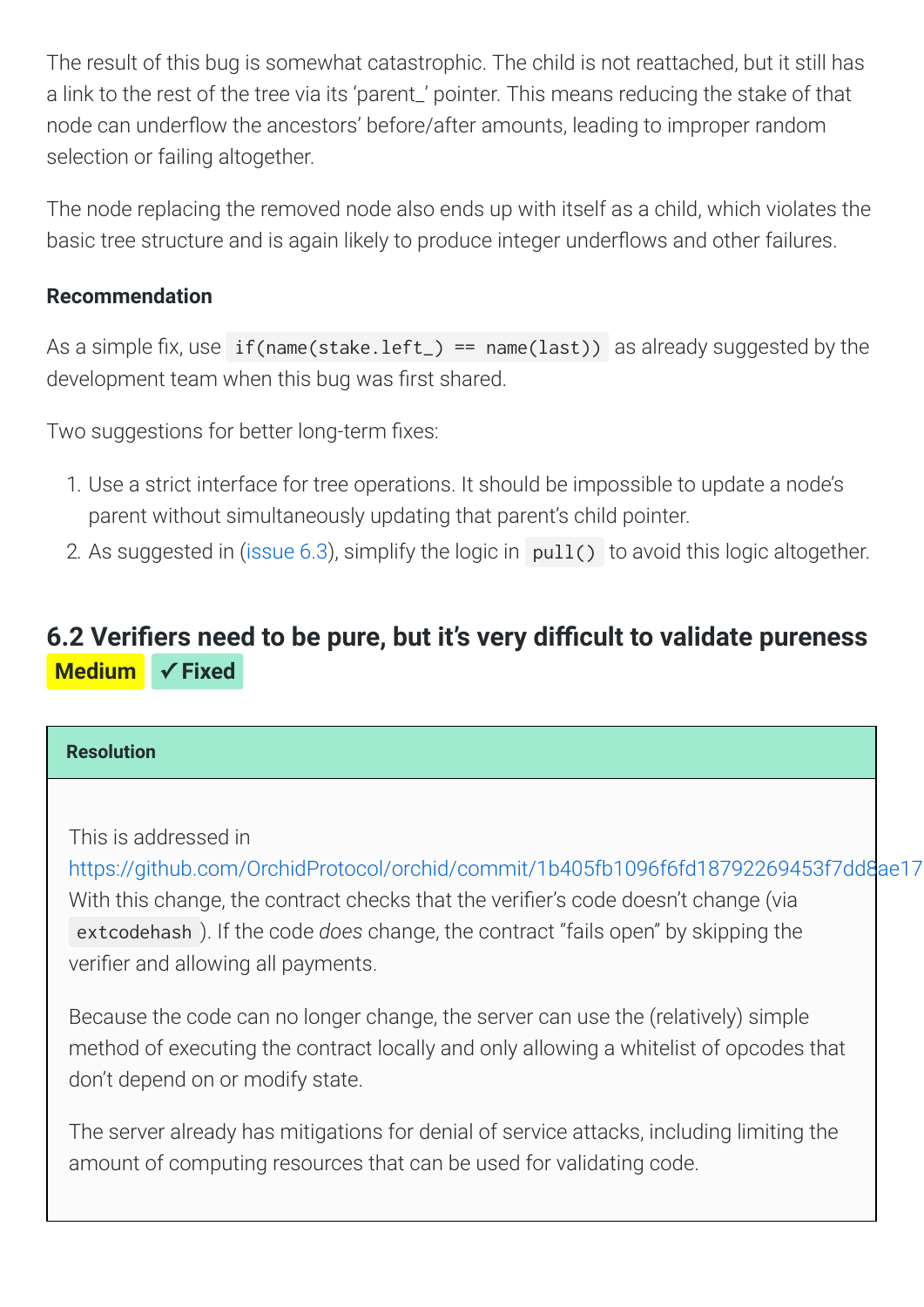## **Description**

After the initial audit, a "verifier" was introduced to the OrchidLottery code. Each Pot can have an associated OrchidVerifier. This is a contract with a good() function that accepts
three
parameters:

## **code/lot-ethereum/lottery.sol:L28**

## function good(**bytes** calldata shared, **address** target, **bytes** calldata receipt) e

The verifier returns a boolean indicating whether a given micropayment should be allowed or not. An example use case is a verifier that only allows certain target addresses to be paid. In this case, shared (a single value for a given Pot) is a merkle root, target is (as always) the address being paid, and receipt (specified by the payment recipient) is a merkle proof that the target address is within the merkle tree with the given root.

A server providing bandwidth needs to know whether to accept a certain receipt. To do that, it needs to know that at some time in the future, a call to the verifier's good() function with a particular set of parameters will return true. The proposed scheme for determining that is for the server to run the contract's code locally and ensure that it returns true and that it doesn't execute any EVM opcodes that would read state. This prevents, for example, a contract from returning true until a certain timestamp and then start returning false. If a contract could do that, the server would be tricked into providing
bandwidth
without
then
receiving
payment.

Unfortunately, this simple scheme is insufficient. As a simple example, a verifier contract could
be
created
with
the CREATE2 opcode.
It
could
be
demonstrated
that
it
reads
no state when good() is called. Then the contract could be destroyed by calling a function that performs a SELFDESTRUCT, and it could be replaced via another CREATE2 call with different
code.

This could be mitigated by rejecting any verifier contract that contains the SELFDESTRUCT opcode,
but
this
would
also
catch
harmless
occurrences
of
that
particular
byte. <https://gist.github.com/Arachnid/e8f0638dc9f5687ff8170a95c47eac1e> attempts to find SELFDESTRUCT opcodes but fails to account for tricks where the SELFDESTRUCT appears to be data but can actually be executed. (See Recmo's comment.) In general, this approach is difficult to get right and probably requires full data flow analysis to be correct.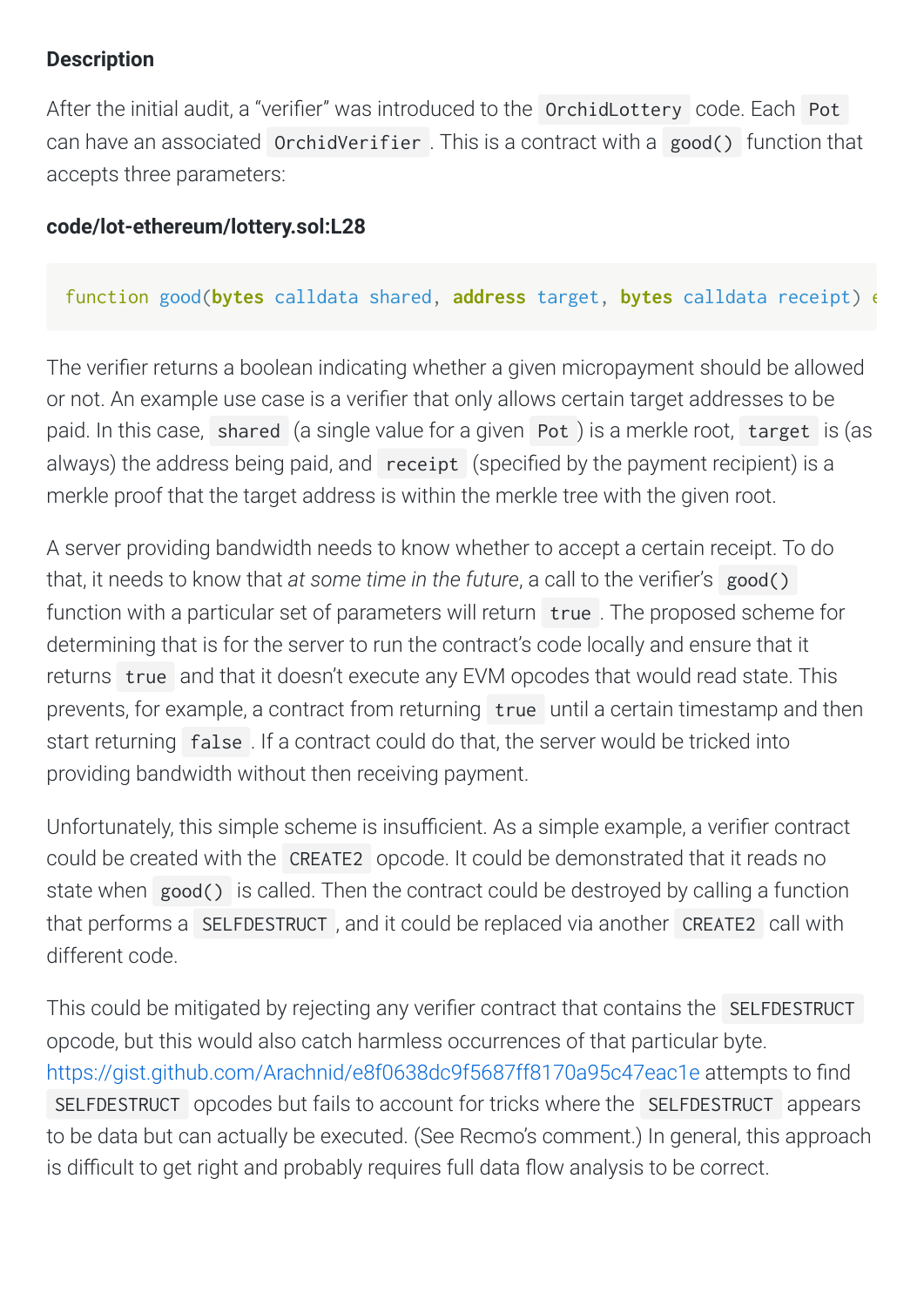Another possible mitigation is to use a factory contract to deploy the verifiers, quaranteeing that
they're
not
created
with CREATE2 .
This
should
render SELFDESTRUCT harmless,
but there's no quarantee that future forks won't introduce new vectors here.

Finally, requiring servers to implement potentially complex contract validation opens up potential
for
denial-of-service
attacks.
A
server
will
have
to
implement
mitigations
to prevent repeatedly checking the same verifier or spending inordinate resources checking a maliciously
crafted
contract
(e.g.
one
with
high
branching
factors).

## **Recommendation**

The verifiers add quite a bit of complexity and risk. We recommend looking for an alternative approach, such as including a small number of vetted verifiers (e.g. a merkle proof verifier) or having servers use their own "allow list" for verifiers that they trust.

## <span id="page-10-0"></span>**6.3
Simplify
the
logic
in [OrchidDirectory.pull\(\)](#page-10-0) Medium ✓ Fixed**

### **Resolution**

This
was
addressed
in
the
following
commits:

- [https://github.com/OrchidProtocol/orchid/commit/0ad24846e4320cc22c679d17c7239ff](https://github.com/OrchidProtocol/orchid/commit/0ad24846e4320cc22c679d17c7239ff53d7640a8)
- [https://github.com/OrchidProtocol/orchid/commit/8b3e8217ea3a5a967f0965f291491d7](https://github.com/OrchidProtocol/orchid/commit/8b3e8217ea3a5a967f0965f291491d70baa748ac)
- [https://github.com/OrchidProtocol/orchid/commit/affbf937c6b8414b63b63b1ad76cf38a](https://github.com/OrchidProtocol/orchid/commit/affbf937c6b8414b63b63b1ad76cf38ab965e3a2)
- [https://github.com/OrchidProtocol/orchid/commit/e506c0f216c752e64475bc8eda58327](https://github.com/OrchidProtocol/orchid/commit/e506c0f216c752e64475bc8eda58327296a22da6)
- https://github.com/OrchidProtocol/orchid/commit/f864e60f1aa58839133379ae46d777c

## **Description**

pull() is
the
most
complex
function
in OrchidDirectory ,
due
to
its
need
to
handle removing
a
node
altogether
when
its
stake
amount
reaches
0.

The current logic for removing an interior node is roughly this:

• Given a node to be remove called old, walk down the tree, always stepping towards the
"heavier"
(in
terms
of
total
stake)
subtree,
until
you
reach
a
leaf
node
(called target ).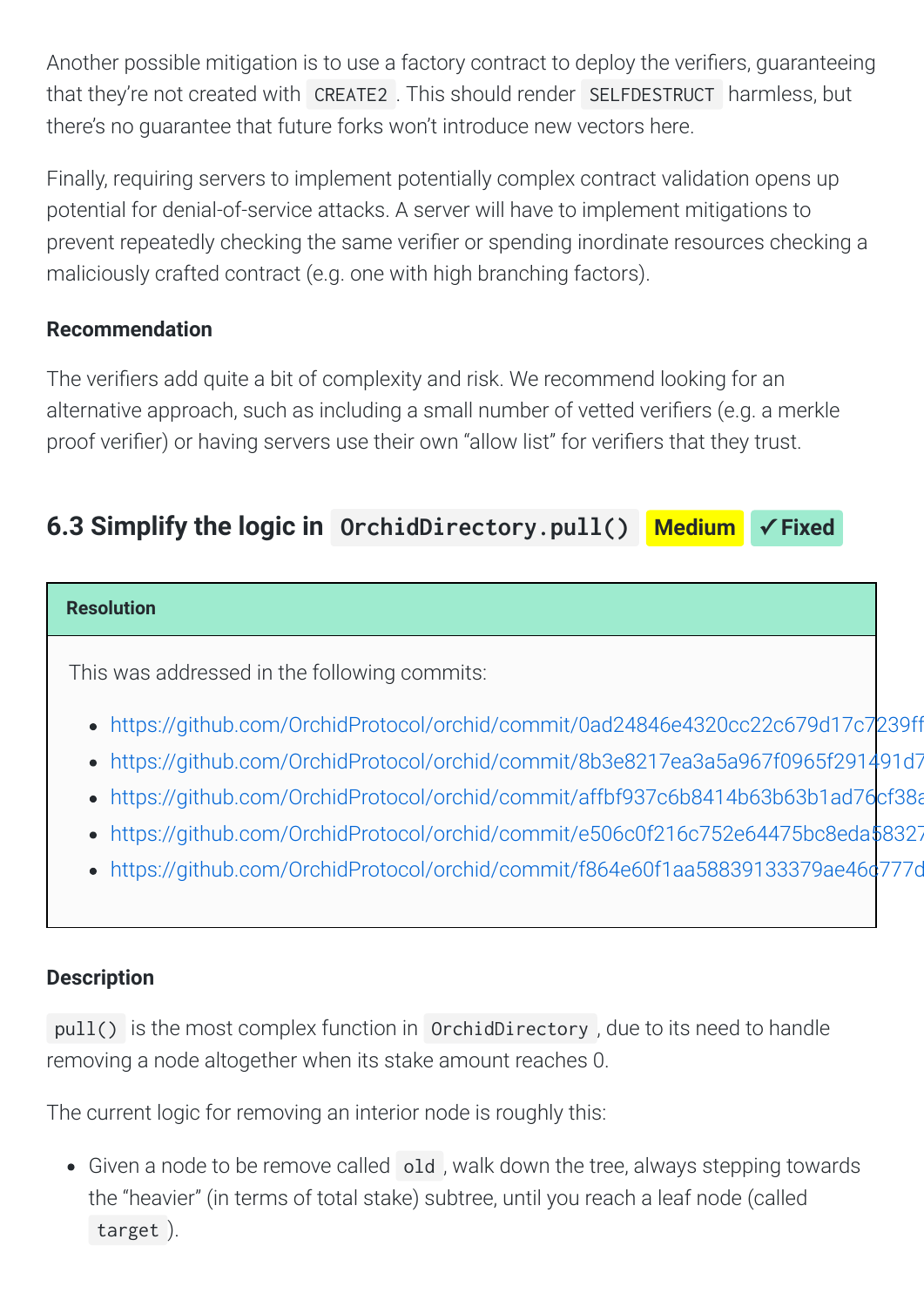- If target is a direct child of old :
	- o Set target to be a child of old.parent.
	- o Move the remaining child of old to be under target.
- If target is not a direct child of old :
	- Swap target and old in
	the
	tree.
	- o Walk up the tree from old (now a leaf node) to target to subtract target's staked
	amount
	from
	the
	nodes
	in
	between.
	- Detach old from
	the
	tree.

The code for this is fairly complex, and one serious bug (issue 6.1) was identified in this code.

This logic can be simplified by combining the two cases (direct child and not) and thinking of
it
as
roughly
a
two-step
operation
of
"detach
leaf
node"
and
"replace
interior
node
with leaf
node".

- Given a node to be removed called old, walk the tree to find target as before.
- Walk back up to old, subtracting target 's staked amount from the nodes in between.
- Detach target from the tree.
- Replace old with target.

(Note that in the code, "old" above is called stake and "target" is called current.)

## **Recommendation**

Replace
this
code:

## **code/dir-ethereum/directory.sol:L266-L297**

```
bytes32 direct = current.parent_;
copy(pivot, last);
current.parent_ = stake.parent_;
if (direct == key) {
    Primary storage other = stake.before_ > stake.after_ ? stake.right_ : stak

if (!nope(other))

stakes_[name(other)].parent_ = name(last);
```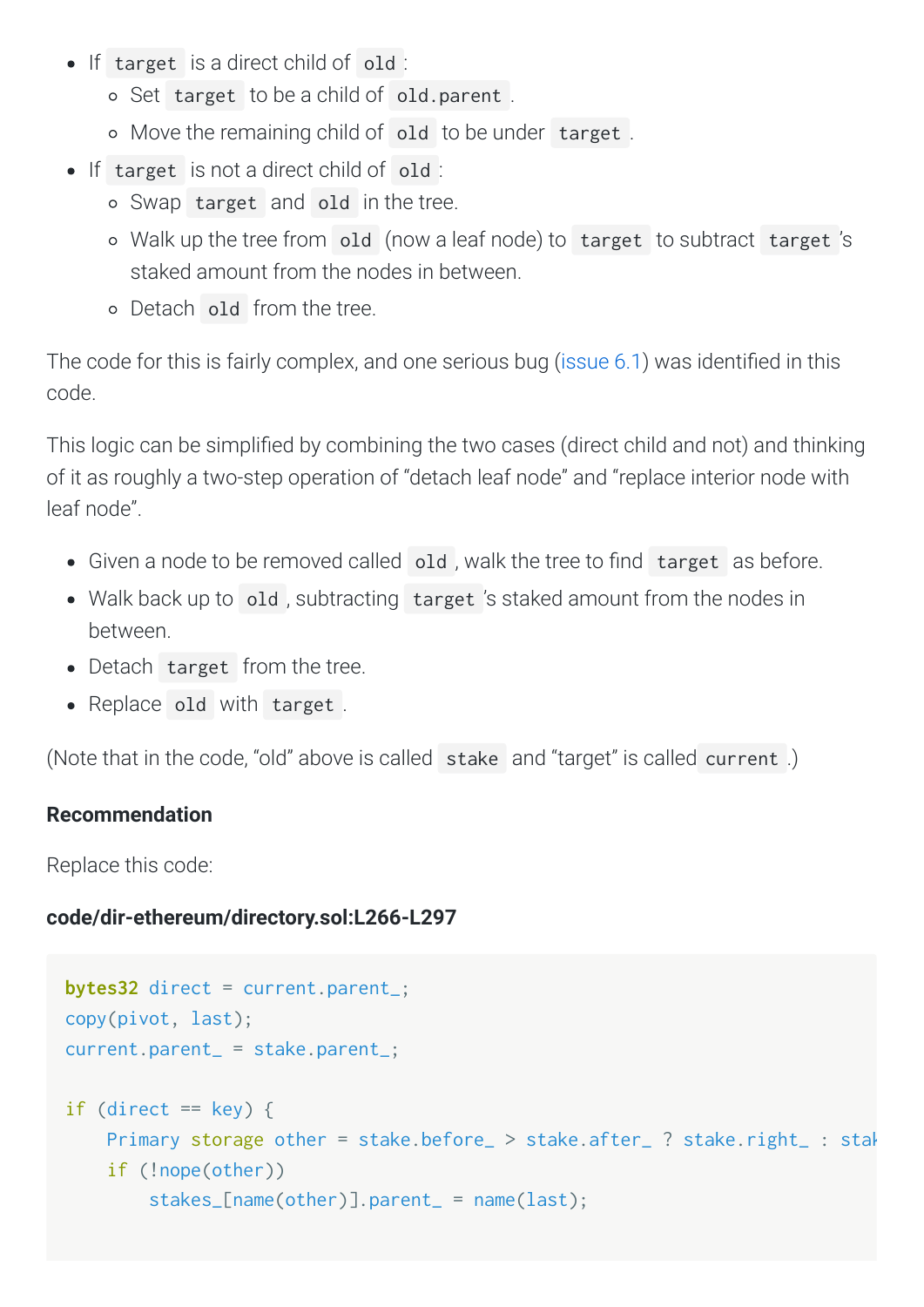```
if (name(stake.left_) == key) {

current.right_ = stake.right_;

current.after_ = stake.after_;

} else {

current.left_ = stake.left_;

current.before_ = stake.before_;

}
} else {

if (!nope(stake.left_))

stakes_[name(stake.left_)].parent_ = name(last);

if (!nope(stake.right_))

stakes_[name(stake.right_)].parent_ = name(last);
    current.right_ = stake.right_;

current.after_ = stake.after_;

current.left_ = stake.left_;

current.before_ = stake.before_;

stake.parent_ = direct;

copy(last, staker, stakee);

step(key, stake, -current.amount_, current.parent_);

kill(last);
```
with something like this code:

```
//
Remember
this
key
so
we
can
update
`pivot`
later
bytes32 currentKey = name(last);
//
Remove
`current`
from
the
subtree
rooted
at
`stake`
step(currentKey, current, -current.amount_, stake.parent_);
kill(last);
//
Replace
`stake`
with
`current`
current.left_ = stake.left_;
if (!nope(current.left_))

stakes_[name(current.left_)].parent_ = currentKey;
current.right_ = stake.right_;
if (!nope(current.right_))
```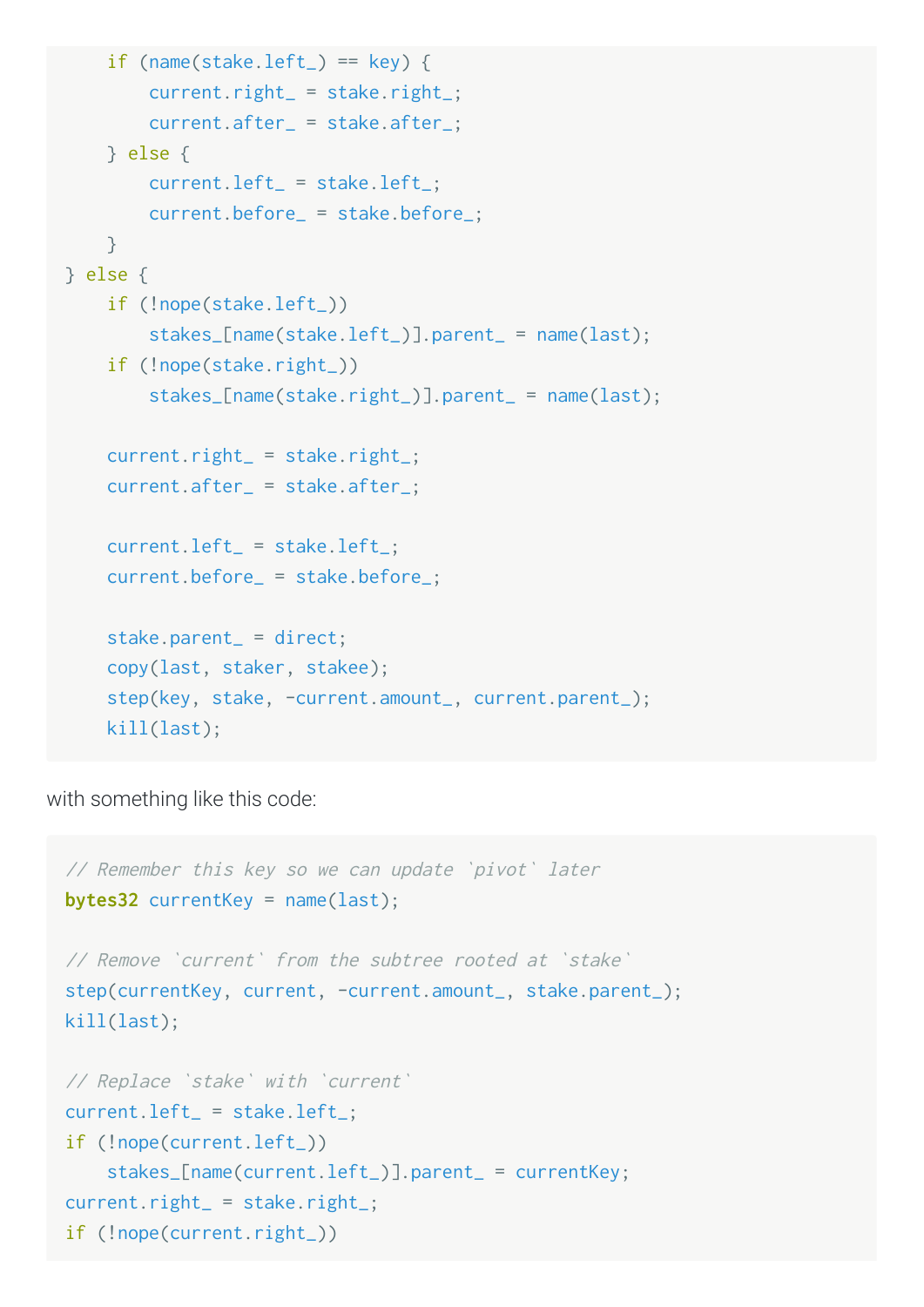```

stakes_[name(current.right_)].parent_ = currentKey;
current.before_ = stake.before_;
current.after_ = stake.after_;
current.parent_ = stake.parent_;
pivot.value_ = currentKey; // `pivot` was parent's
pointer
to
`stake`
```
## <span id="page-13-0"></span>**[6.4
Remove
unnecessary](#page-13-0)  address
payable Minor Won't Fix**

#### **Resolution**

The
development
team
decided
to
leave
this
as-is. address
payable is
simply advisory.
It
marks
a
parameter
as
one
that
will
have
tokens
transferred
to
it.

#### **Description**

The address payable type is only needed for transferring ether to an address. The OrchidDirectory and OrchidLottery contracts work with tokens, not ether, so there's no
need
for
any
parameters
to
be
of
type address
payable .

### **Recommendation**

Use
simply address instead
of address
payable everywhere.

## <span id="page-13-1"></span>**[6.5
Use
consistent](#page-13-1)  staker , stakee ordering
in OrchidDirectory**

**Minor ✓ Fixed**

### **Resolution**

This is fixed in

[https://github.com/OrchidProtocol/orchid/commit/1cfef8881d36ef31258a7dbce2e617cf5c3a](https://github.com/OrchidProtocol/orchid/commit/1cfef8881d36ef31258a7dbce2e617cf5c3adede#diff-3659f7467766ff8d915be9dbd8d05c8e) 3659f7467766ff8d915be9dbd8d05c8e.

#### **Description**

**code/dir-ethereum/directory.sol:L156**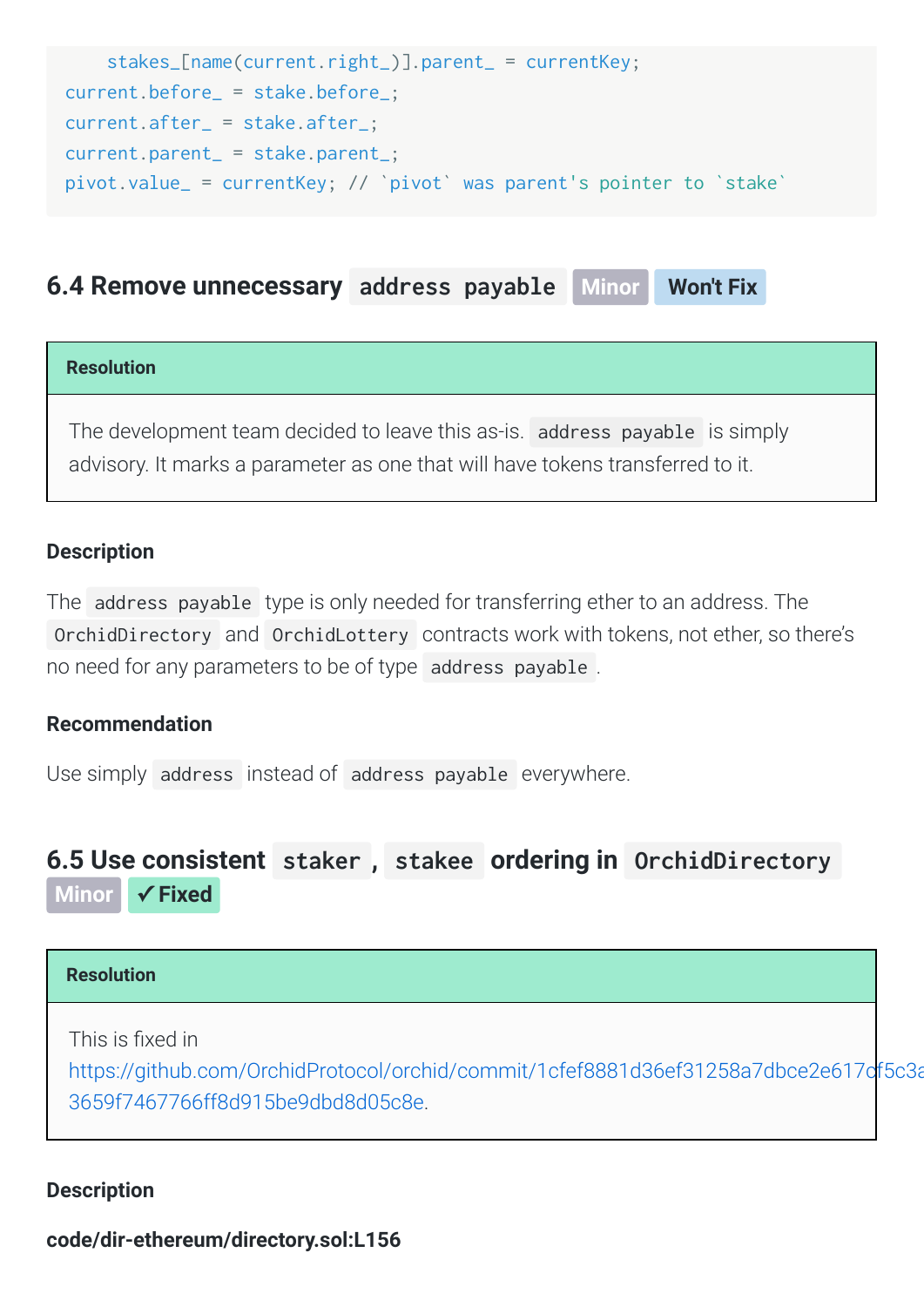function lift(**bytes32** key, Stake storage stake, **uint128** amount, **address** stakee

OrchidDirectory.lift() has
a
parameter stakee that
precedes staker ,
while
the rest of the code always places staker first. Because Solidity doesn't have named parameters,
it's
a
good
idea
to
use
a
consistent
ordering
to
avoid
mistakes.

### **Recommendation**

Switch lift() to follow the "staker then stakee" ordering convention of the rest of the contract.

## <span id="page-14-0"></span>**[6.6
Use
more
descriptive
function
and
variable
names](#page-14-0)  Minor Won't Fix**

#### **Resolution**

This issue is about readability. Even though the audit team firmly believes that improved readability would increase trust in Orchid from its clients, this is not a correctness
issue.

The Orchid team believes that making this change, particularly this late in their development
cycle,
would
be
too
risky.
The
development
team
is
very
familiar
with
the current
terminology,
and
bugs
may
accidentally
be
introduced
with
the
change.

#### **Description**

Throughout OrchidDirectory and OrchidLottery, function and variable names are quite
obscure.
This
makes
it
harder
for
a
reader
to
understand
the
code.

### **Examples**

- OrchidDirectory :
	- o heft() returns the total staked for a given stakee (perhaps totalForStakee())
	- o Primary is a pointer to a tree node (perhaps NodePointer), and its member value\_ could
	be
	named key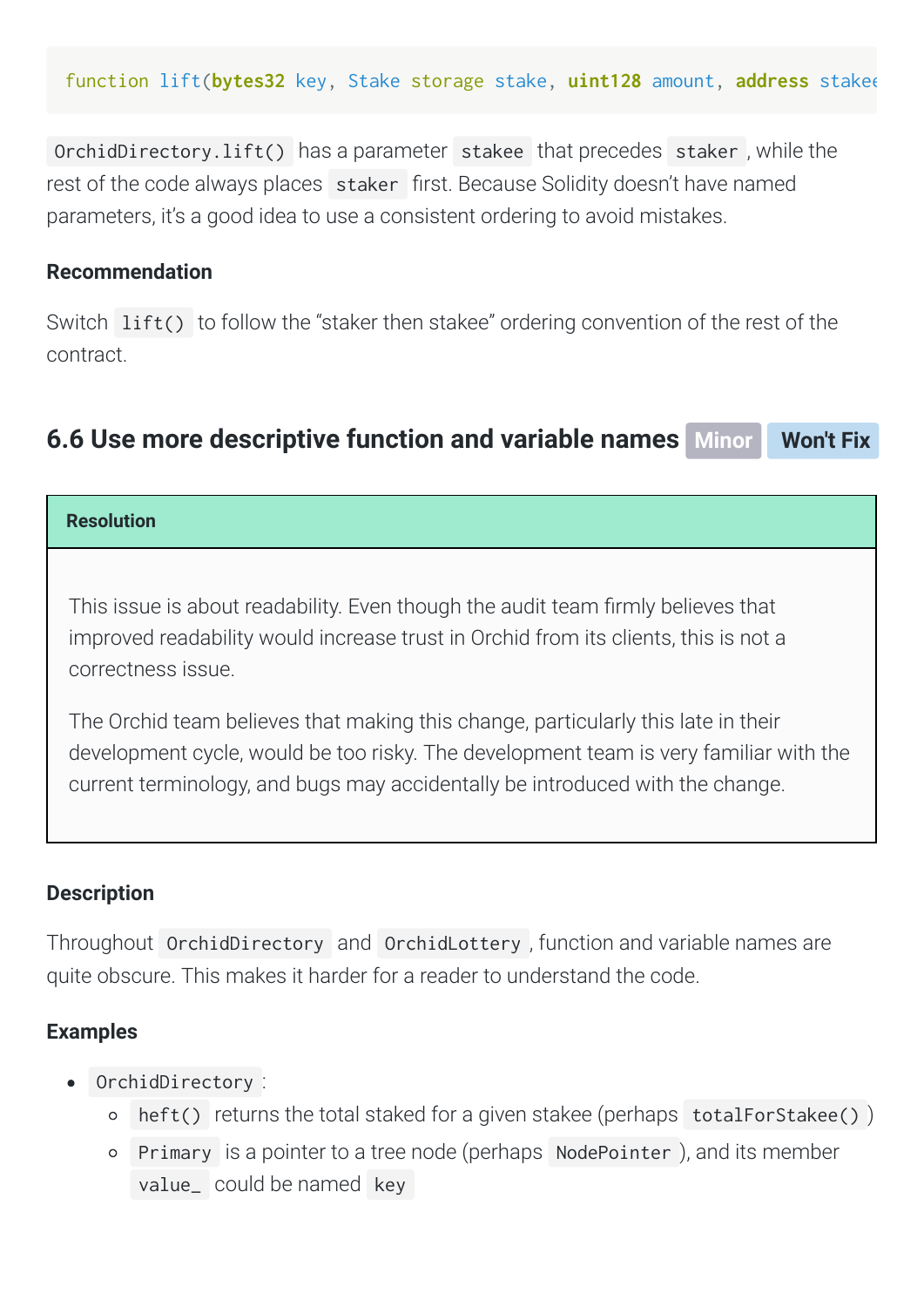- name() gives the key for a given (staker, stakee) pair or a Primary (perhaps  $\circ$ getKey() )
- copy() writes a key to a node pointer (probably better to remove this and just do  $\Omega$ pointer.key =  $\dots$ )
- kill() sets a node pointer to zero (probably better to just remove this and use  $\circ$ delete
pointer )
- nope() checks
whether
a
node
pointer
exists
(probably
better
to
just
do  $\Omega$ pointer.key
==
0 )
- have() returns the total number of staked tokens (perhaps totalStaked)  $\circ$
- scan() finds a node, given a random 128-bit number (perhaps  $\Omega$ selectNode(uint128 random))
- turn() is
only
used
in
one
place
and
is
likely
better
just
inlined  $\circ$
- $\mathsf{step}()$  walks up a subtree, adjusting before/after amounts along the way  $\Omega$ (perhaps propagate() or bubbleUp() )
- lift() updates the stake for a given node and then calls step() (perhaps  $\circ$ updateNodeStake() )
- more() is really just the body for push(), so it should probably be moved inside  $\Omega$ push() instead
- push() is the external method for staking (perhaps increaseStake() or just  $\Omega$ stake() )
- wait() increases
the
withdrawal
delay
for
the
sender's
stake
for
a
given
stakee ( increaseDelay() )
- o Pending could be called PendingWithdrawal
- take() could
be
called completeWithdrawal()  $\circ$
- stop() could be called cancelWithdrawal()  $\circ$
- delay\_ could
be withdrawalDelay  $\circ$
- pull() decreases
stake
and
establishes
a
pending
withdrawal
(perhaps  $\circ$ decreaseStake(), unstake() Or startWithdrawal())
- $\circ$  Within  $pull()$ :
	- pivot could
	be pointerToStake
	- last could be pointerToLeaf
	- current could be leaf
	- direct could be leafParent
	- other could be sibling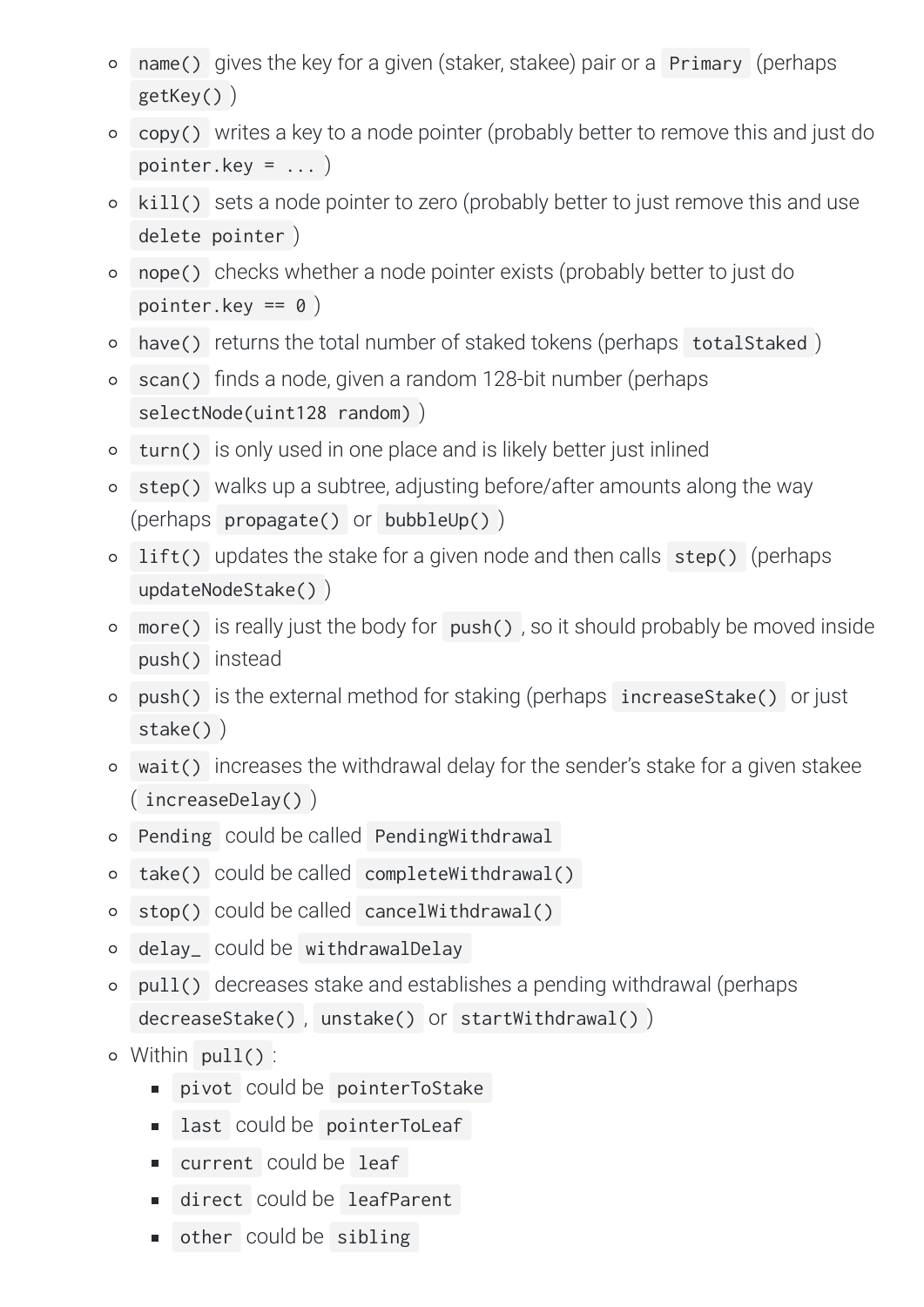- OrchidLottery :
	- o Pot could perhaps be Fund
	- send() just emits an Update event (perhaps log() or logUpdate())  $\Omega$
	- Track is
	a
	struct
	that
	keeps
	track
	of
	a
	ticket
	that
	has
	already
	been
	redeemed
	to  $\Omega$ prevent
	replay
	(perhaps RedeemedTicket )
	- o kill() is overloaded to delete funds and used tickets (perhaps deleteFund() and forgetTicket() )
	- take() could
	be
	called transferTokens()
	- o grab() redeems a winning ticket (perhaps redeem() or redeemTicket())
	- o give() and pull() both transfer tokens from a given Pot, but one is used by the
	signer
	and
	one
	by
	the
	funder.
	Perhaps
	better
	would
	be
	a
	single transferFromPot(address
	funder,
	address
	signer,
	address
	target, uint128 amount) with require(msg.sender == funder  $||$  msg.sender == signer) .
	- warn() could
	be startWithdrawal()
	- lock() could
	be cancelWithdrawal()  $\Omega$
	- pull() could
	be completeWithdrawal()

## **Recommendation**

Consider
using
longer,
more
descriptive
names
to
make
it
easier
to
understand
the
code. Where there's no particularly good name, add comments explaining the meaning.

## <span id="page-16-0"></span>**6.7
In [OrchidDirectory.step\(\)](#page-16-0) and OrchidDirectory.lift() ,
use
a signed amount Minor Won't Fix**

### **Resolution**

The variables in question are now uint256 s. The amount of type casts that would be needed
in
case
the
recommended
change
was
implemented
would
defeat
the purpose
of
simplication.

## **Description**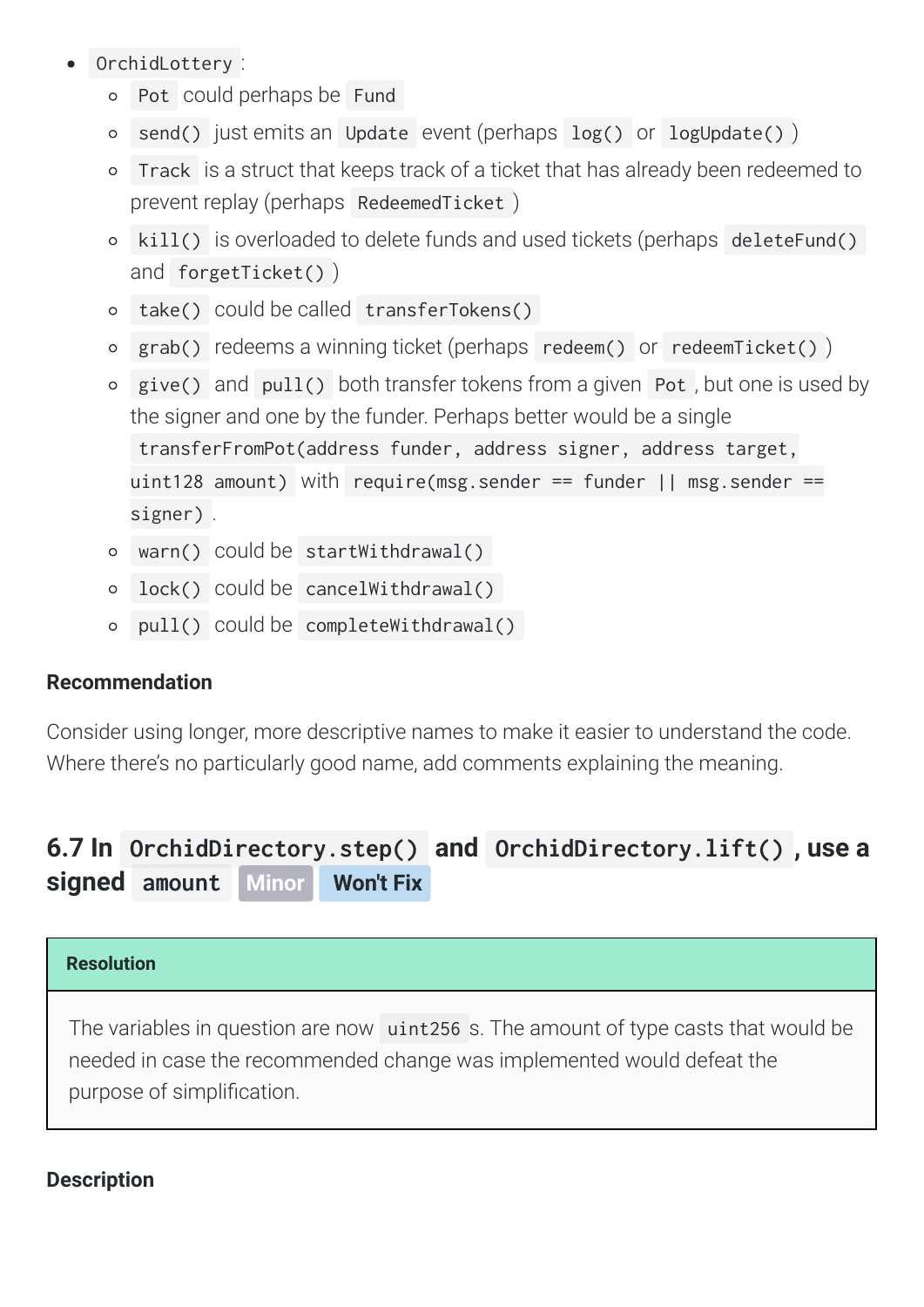step() and lift() both accept a uint128 parameter called amount. This amount is added to various struct fields, which are also of type uint128.

The contract intentionally underflows this amount to represent negative numbers. This is roughly equivalent to using a signed integer, except that:

- 1. Unsigned integers aren't sign extended when they're cast to a larger integer type, so care
must
be
taken
to
avoid
this.
- 2. Tools that look for integer overflow/underflow will detect this possibility as a bug. It's then hard to determine which overflows are intentional and which are not

### **Examples**

### **code/dir-ethereum/directory.sol:L247**

lift(key, stake, -amount, stakee, staker);

## **code/dir-ethereum/directory.sol:L296**

step(key, stake, -current.amount\_, current.parent\_);

### **Recommendation**

Use int128 instead, and ensure that amounts can never exceed the maximum int128 value. (This is trivially achieved by limiting the total number of tokens that can exist.)

## <span id="page-17-0"></span>**[6.8
Document
that
math
in](#page-17-0)  OrchidDirectory assumes
a
maximum number of tokens** Minor √ **Fixed**

| <b>Resolution</b>                                                                                                                                                  |  |
|--------------------------------------------------------------------------------------------------------------------------------------------------------------------|--|
| This is fixed in                                                                                                                                                   |  |
| https://github.com/OrchidProtocol/orchid/commit/f2efe427367970de88986af0e58f1fedb901<br>3659f7467766ff8d915be9dbd8d05c8e by using uint256 values everywhere. For a |  |
| compliant ERC20 token, the token's total supply cannot overflow a uint256.                                                                                         |  |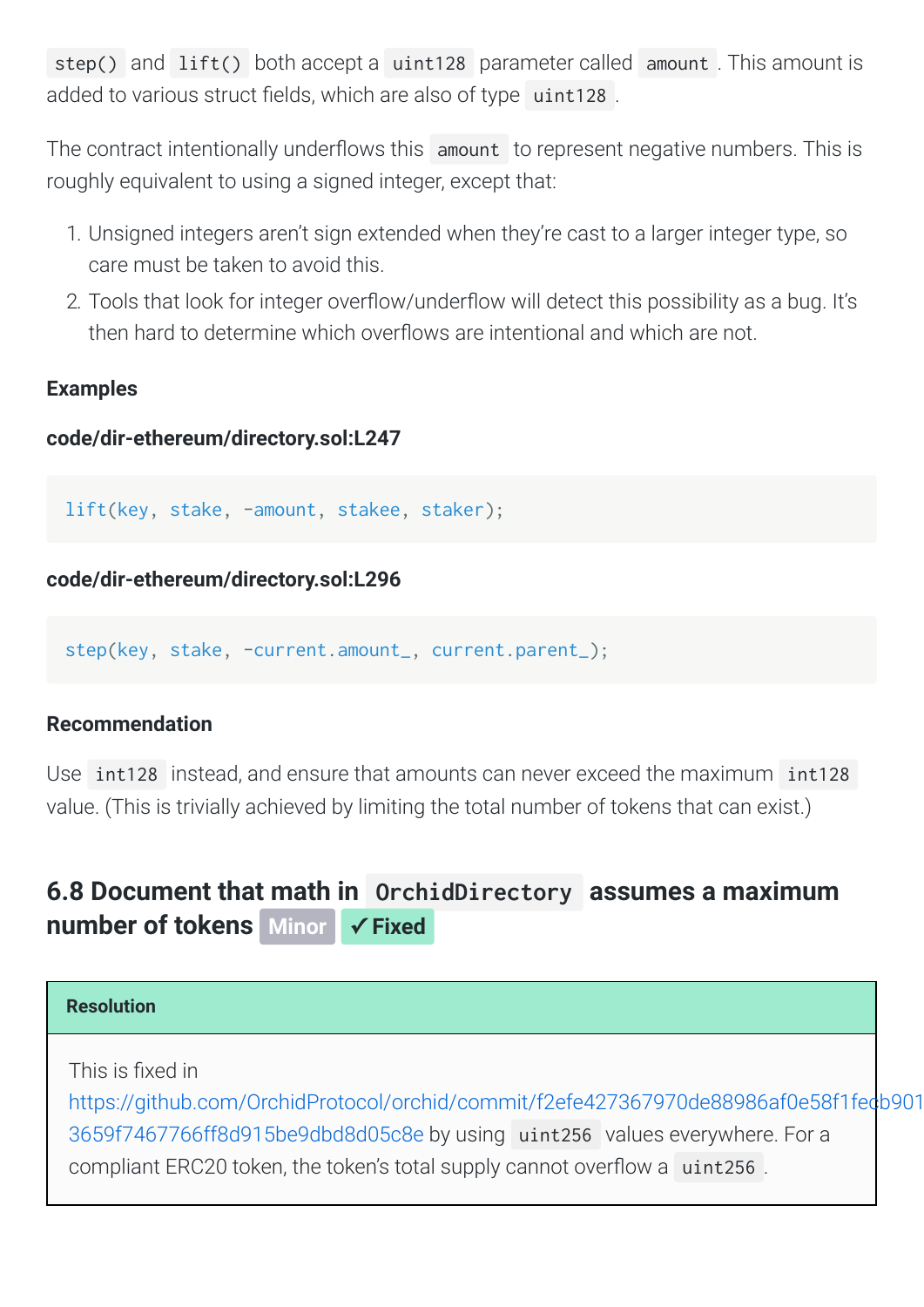### **Description**

OrchidDirectory relies on mathematical operations being unable to overflow due to the particular ERC20 token being used being capped at less than 2\*\*128.

## **Examples**

The following code in step() assumes that no before/after amount can reach 2\*\*128 :

### **code/dir-ethereum/directory.sol:L145-L148**

```
if (name(state.left_ ) == key)stake.before += amount:
else

stake.after_ += amount;
```
The following code in lift() assumes that no staked amount (or total amount for a given
stakee)
can
reach 2\*\*128 :

### **code/dir-ethereum/directory.sol:L157-L164**

```
uint128 local = stake.amount_;
local += amount;
stake.amount_ = local;
emit Update(staker, stakee, local);
uint128 global = stakees_[stakee].amount_;
global += amount;
stakees_[stakee].amount_ = global;
```
The following code in have() assumes that the total amount staked cannot reach 2\*\*128 :

### **code/dir-ethereum/directory.sol:L103**

```
return stake.before_ + stake.after_ + stake.amount_;
```
#### **Recommendation**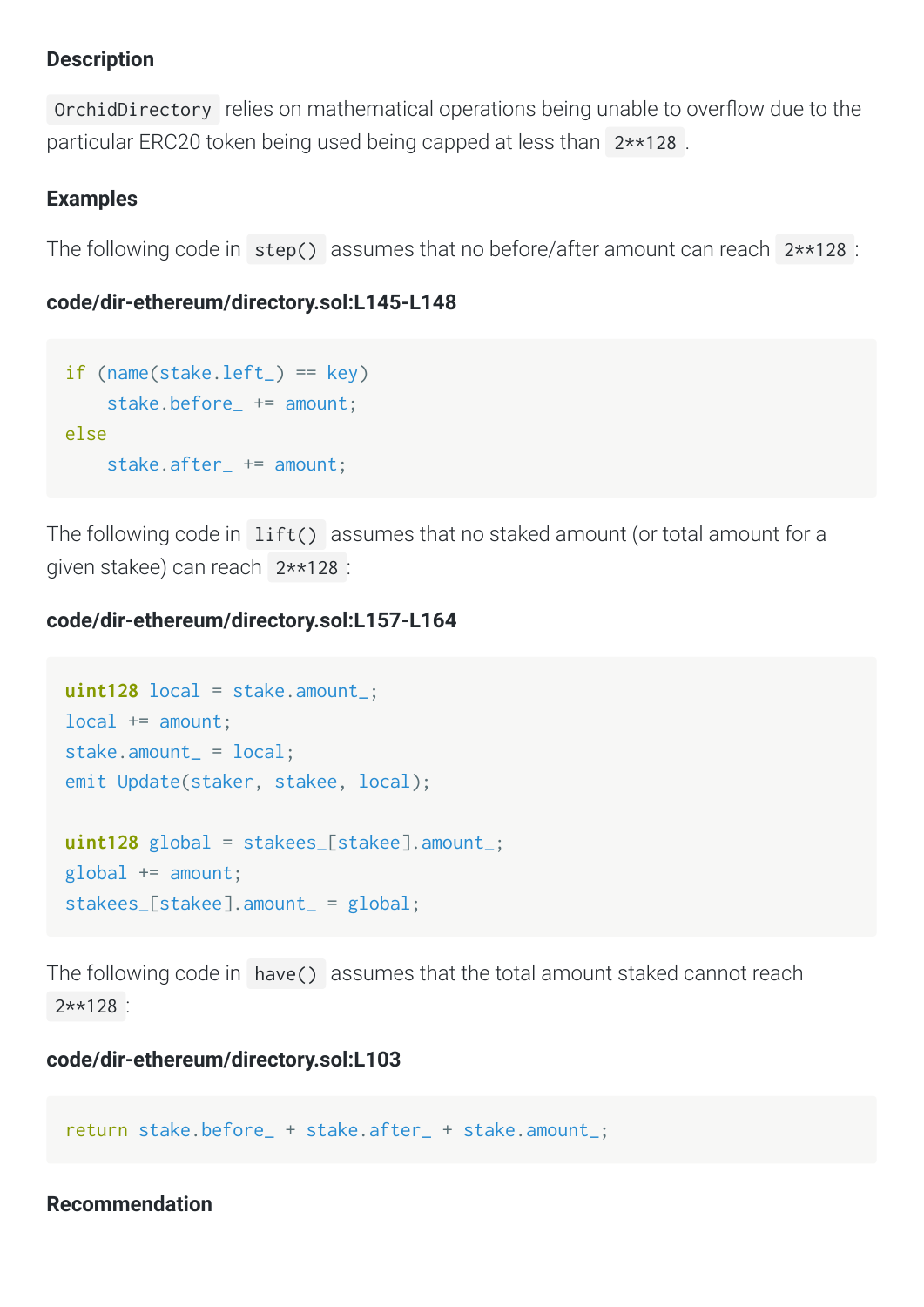Document this assumption in the form of code comments where potential overflows exist.

Consider also assert ing the ERC20 token's total supply in the constructor to attempt to block using a token that violates this constraint and/or checking in push() that the total amount staked will remain less than 2\*\*128. This recommendation is in line with the mitigation
proposed
for [issue
6.7](#page-16-0).

## <span id="page-19-0"></span>**[6.9
Unneeded
named
return
parameter](#page-19-0)  Minor ✓ Fixed**



## **Description**

In the heft function in the OrchidDirectory contract, there is an unused and unneeded named
return
parameter
(that
actually
instantiates
a
new
variable
in
memory
which
is
not used).

### **Remediation**

Change returns (uint128 amount) to returns (uint128).

<span id="page-19-1"></span>**[6.10
Improve
function
visibility](#page-19-1)  Minor ✓ Fixed**



## **Description**

The following methods are not called internally in the token contract and visibility can, therefore, be restricted to external rather than public. This is more gas efficient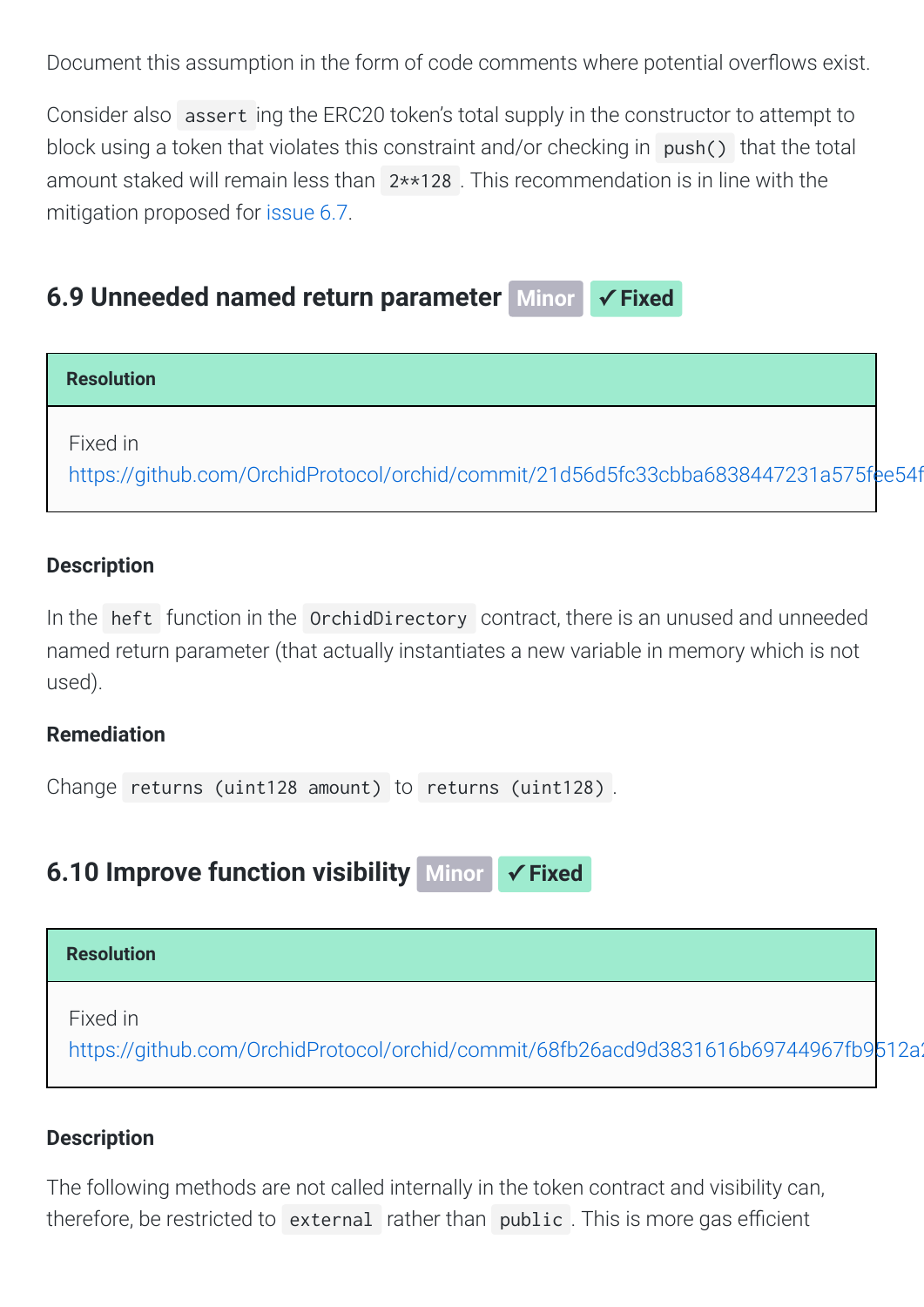because less code is emitted and data does not need to be copied into memory. It also makes functions a bit simpler to reason about because there's no need to worry about the possibility of internal calls.

- OrchidDirectory.heft()  $\bullet$
- OrchidDirectory.scan()  $\bullet$
- OrchidDirectory.push()  $\bullet$
- OrchidDirectory.wait()  $\bullet$
- OrchidDirectory.take()  $\bullet$
- OrchidDirectory.stop()  $\bullet$
- OrchidDirectory.pull()  $\bullet$
- OrchidLocation.move()  $\bullet$
- OrchidLocation.look()  $\bullet$
- OrchidLottery.size()  $\bullet$
- OrchidLottery.keys()  $\bullet$
- OrchidLottery.seek()  $\bullet$
- OrchidLottery.look()  $\bullet$
- OrchidLottery.push()  $\bullet$
- OrchidLottery.move()  $\bullet$
- OrchidLottery.kill()  $\bullet$
- OrchidLottery.grab()  $\bullet$
- OrchidLottery.pull()  $\bullet$
- OrchidLottery.warn()  $\bullet$
- OrchidLottery.lock()  $\bullet$
- OrchidLottery.pull()  $\bullet$
- OrchidCurator.list()  $\bullet$
- OrchidCurator.good()  $\bullet$
- OrchidUntrusted.good()  $\bullet$

## **Recommendation**

Change visibility of these methods to external.

# <span id="page-20-0"></span>**7
Tool-Based
Analysis**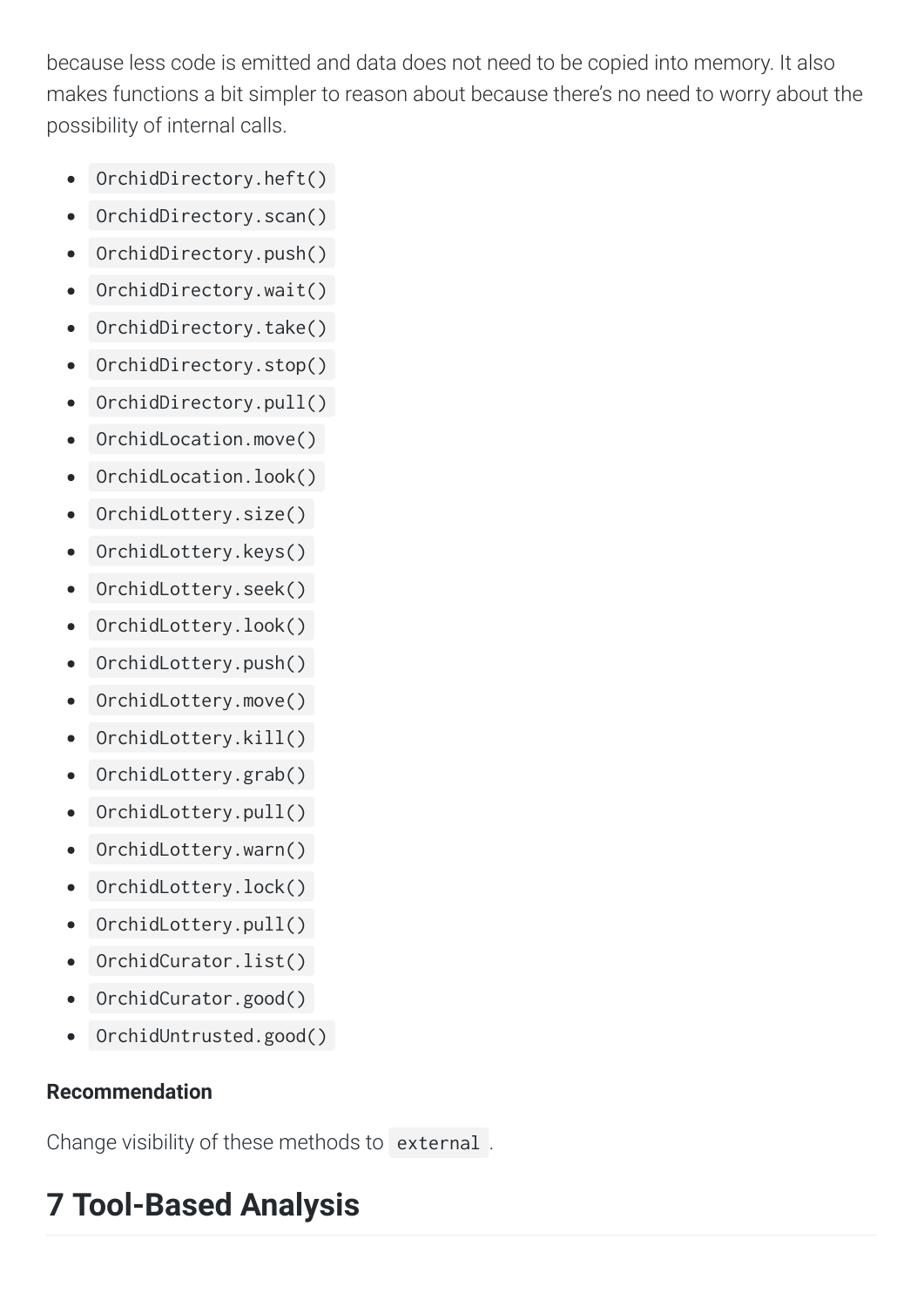Several tools were used to perform automated analysis of the reviewed contracts. These issues were reviewed by the audit team, and relevant issues are listed in the Issue Details section.

# <span id="page-21-0"></span>**7.1
MythX**

MythX
is
a
security
analysis
API
for
Ethereum
smart
contracts.
It performs
multiple
types
of
analysis,
including
fuzzing
and
symbolic execution,
to
detect
many
common
vulnerability
types.
The
tool
was used
for
automated
vulnerability
discovery
for
all
audited
contracts
and libraries. More details on MythX can be found at [mythx.io.](https://mythx.io/)



ETHLINT

The output of the MythX Pro vulnerability scan was reviewed by the audit team and no vulnerabilities were identified as part of the process.

# <span id="page-21-1"></span>**7.2
Ethlint**

Ethlint is an open source project for linting Solidity code. Only security-related
issues
were
reviewed
by
the
audit
team.

Below is the raw output of the Ethlint vulnerability scan:

|        | contracts/curator.sol   |                                                         |      |
|--------|-------------------------|---------------------------------------------------------|------|
| 35:8   | warning                 | Provide an error message for require().<br>error-reason |      |
|        |                         |                                                         |      |
|        | contracts/directory.sol |                                                         |      |
| 107:8  | warning                 | Provide an error message for require().                 | erro |
| 141:4  | error                   | "step": Avoid assigning to function parameters.         | sect |
| 141:4  | error                   | "step": Avoid assigning to function parameters.         | sect |
| 176:8  | warning                 | Provide an error message for require().                 | erro |
| 180:12 | warning                 | Provide an error message for require().                 | erro |
| 202:8  | warning                 | Provide an error message for require().                 | erro |
| 209:8  | warning                 | Provide an error message for require().                 | erro |
| 211:8  | warning                 | Provide an error message for require().                 | erro |
| 226:8  | warning                 | Provide an error message for require().                 | erro |
| 226:35 | warning                 | Avoid using 'block.timestamp'.                          | secu |
| 228:8  | warning                 | Provide an error message for require().                 | erro |
| 233:8  | warning                 | Provide an error message for require().                 | erro |
|        |                         |                                                         |      |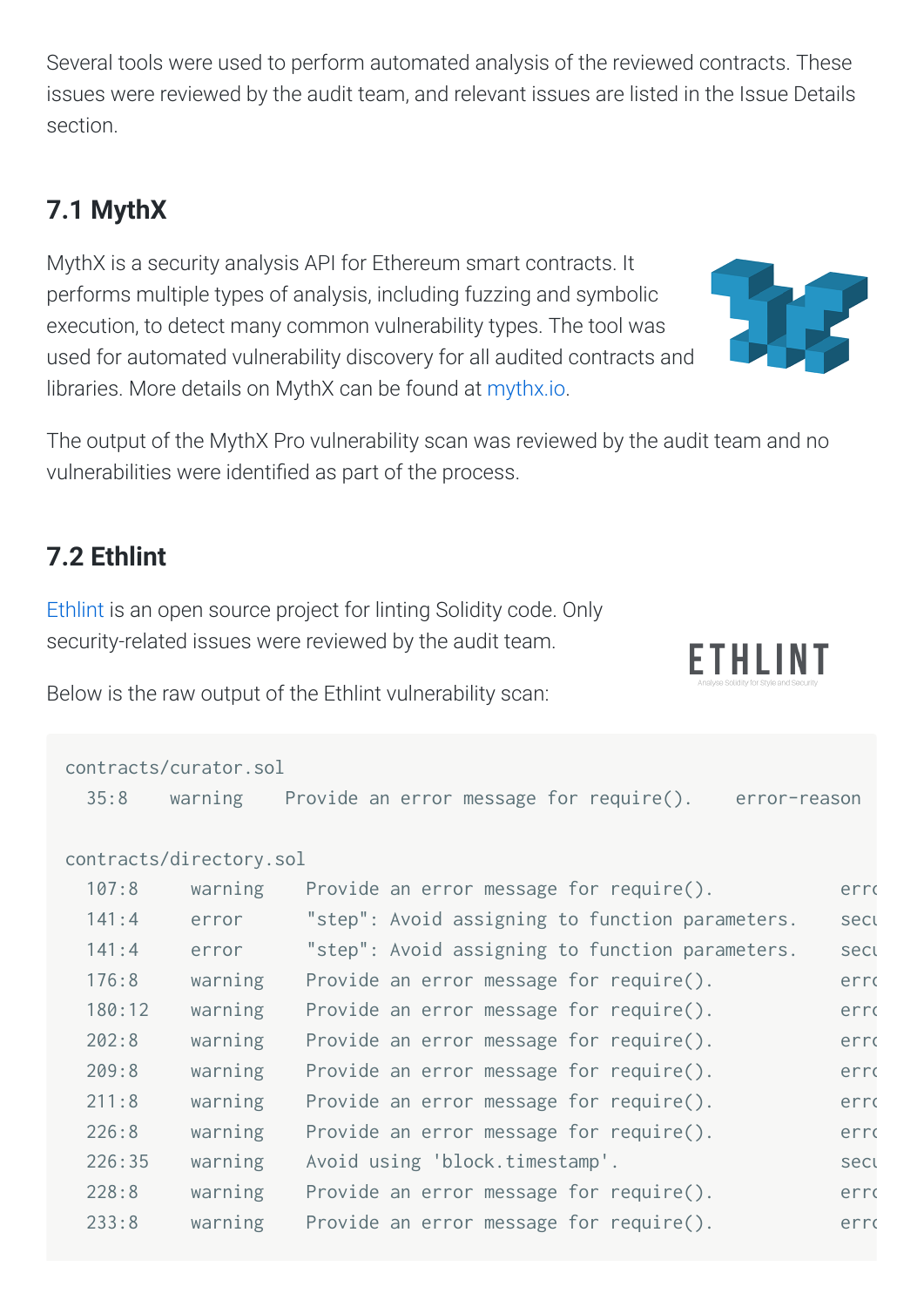| 233:35 | warning                | Avoid using 'block.timestamp'.                                | secu |
|--------|------------------------|---------------------------------------------------------------|------|
| 244:8  | warning                | Provide an error message for require().                       | erro |
| 245:8  | warning                | Provide an error message for require().                       | erro |
| 305:8  | warning                | Provide an error message for require().                       | erro |
| 306:26 | warning                | Avoid using 'block.timestamp'.                                | secu |
|        | contracts/location.sol |                                                               |      |
| 38:24  |                        | warning Avoid using 'block.timestamp'. security/no-block-memk |      |
|        | contracts/lottery.sol  |                                                               |      |
| 66:8   | warning                | Provide an error message for require().                       | erro |
| 104:8  | warning                | Provide an error message for require().                       | erro |
| 111:8  | warning                | Provide an error message for require().                       | erro |
| 117:8  | warning                | Provide an error message for require().                       | erro |
| 131:8  | warning                | Provide an error message for require().                       | erro |
| 131:32 | warning                | Avoid using 'block.timestamp'.                                | secu |
| 140:4  | error                  | "take": Avoid assigning to function parameters.               | secu |
| 153:12 | warning                | Provide an error message for require().                       | erro |
| 156:4  | error                  | "grab": Avoid assigning to function parameters.               | sect |
| 156:4  | warning                | Line exceeds the limit of 145 characters                      | max- |
| 157:8  | warning                | Provide an error message for require().                       | erro |
| 158:8  | warning                | Provide an error message for require().                       | erro |
| 163:12 | error                  | Only use indent of 8 spaces.                                  | inde |
| 165:12 | error                  | Only use indent of 8 spaces.                                  | inde |
| 166:12 | error                  | Only use indent of 8 spaces.                                  | inde |
| 167:12 | error                  | Only use indent of 8 spaces.                                  | inde |
| 167:12 | warning                | Provide an error message for require().                       | erro |
| 167:28 | warning                | Avoid using 'block.timestamp'.                                | secu |
| 168:12 | error                  | Only use indent of 8 spaces.                                  | inde |
| 168:12 | warning                | Provide an error message for require().                       | erro |
| 169:12 | error                  | Only use indent of 8 spaces.                                  | inde |
| 171:12 | error                  | Only use indent of 8 spaces.                                  | inde |
| 172:0  | error                  | Only use indent of 8 spaces.                                  | inde |
| 175:20 | warning                | Avoid using 'block.timestamp'.                                | secu |
| 176:64 | warning                | Avoid using 'block.timestamp'.                                | secu |
| 182:8  | warning                | Provide an error message for require().                       | erro |
| 200:22 | warning                | Avoid using 'block.timestamp'.                                | sect |
| 214:8  | warning                | Provide an error message for require().                       | erro |
| 215:8  | warning                | Provide an error message for require().                       | erro |
| 215:31 | warning                | Avoid using 'block.timestamp'.                                | secu |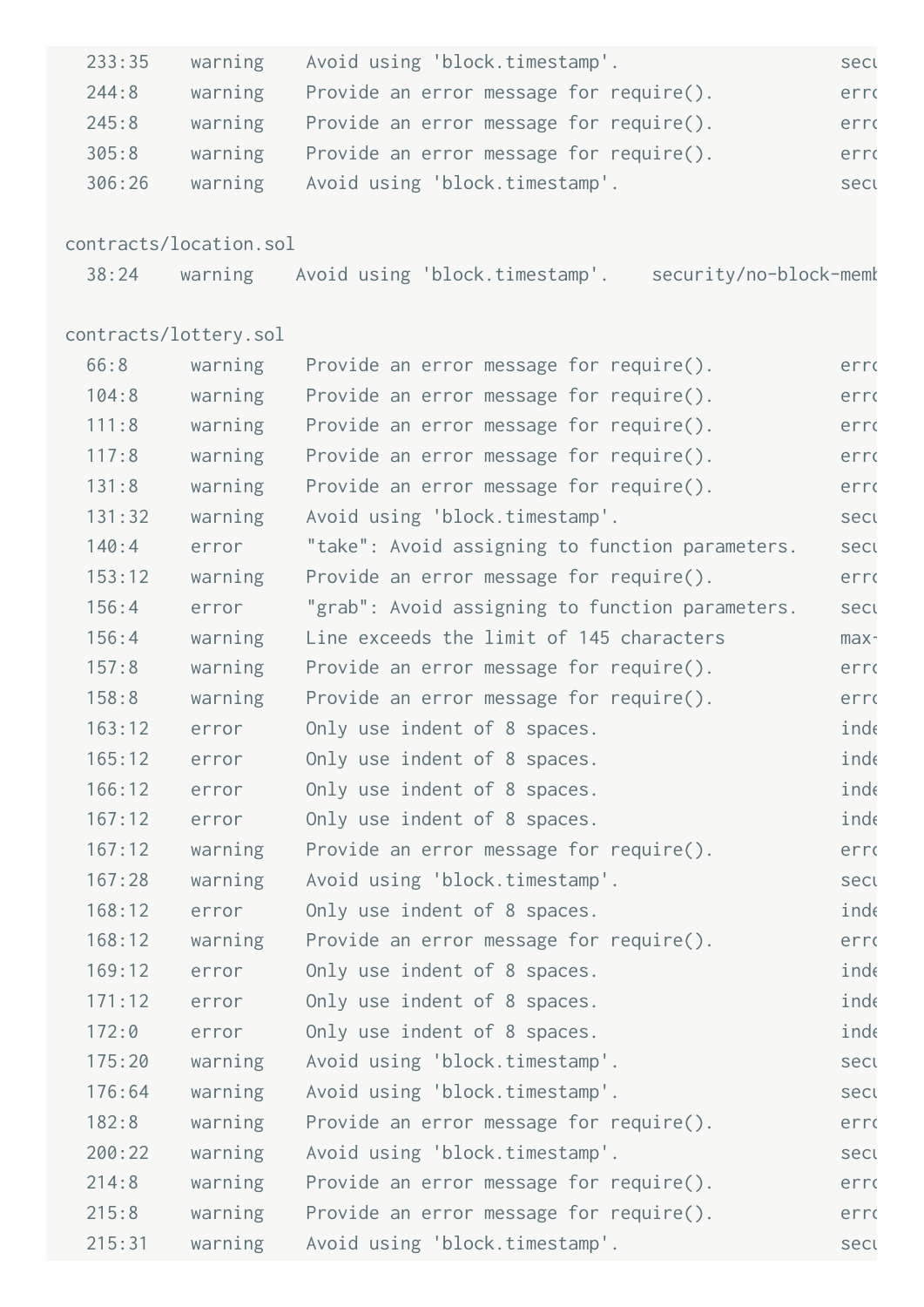```
✖
12
errors,
38
warnings
found.
```
## <span id="page-23-0"></span>**7.3
Surya**

Surya is an utility tool for smart contract systems. It provides a number of visual outputs and
information
about
structure
of
smart
contracts.
It
also
supports
querying
the
function call graph in multiple ways to aid in the manual inspection and control flow analysis of contracts.

Below is a complete list of functions with their visibility and modifiers:

# **8
Sūrya's
Description
Report**

## <span id="page-23-1"></span>**8.1
Files
Description
Table**

| <b>File Name</b>        | <b>SHA-1 Hash</b>                        |
|-------------------------|------------------------------------------|
| contracts/curator.sol   | 5ea6c8374cec289bcf4dfe1adb3bb157ca9bab74 |
| contracts/directory.sol | 811ab3b049d570c4236ee965d76ed1a9f5cb929e |
| contracts/location.sol  | 1ea56960f41ca3a299c4fd35fab9ef1fdd494d5b |
| contracts/lottery.sol   | e63f3c86b3abba57d0a7e3ca36436bfee4d9ac1b |
| contracts/token.sol     | faf15f117ac160641adfe56c2a01ad14bff931f3 |

## <span id="page-23-2"></span>**8.2
Contracts
Description
Table**

| <b>Contract</b>      | <b>Type</b>                 | <b>Bases</b>      |                   |                  |
|----------------------|-----------------------------|-------------------|-------------------|------------------|
|                      | <b>Function Name</b>        | <b>Visibility</b> | <b>Mutability</b> | <b>Modifiers</b> |
|                      |                             |                   |                   |                  |
| <b>OrchidCurator</b> | Implementation              |                   |                   |                  |
|                      | <constructor></constructor> | Public !          |                   |                  |
|                      | list                        | Public !          |                   | NO !             |
|                      | good                        | Public !          |                   | NO !             |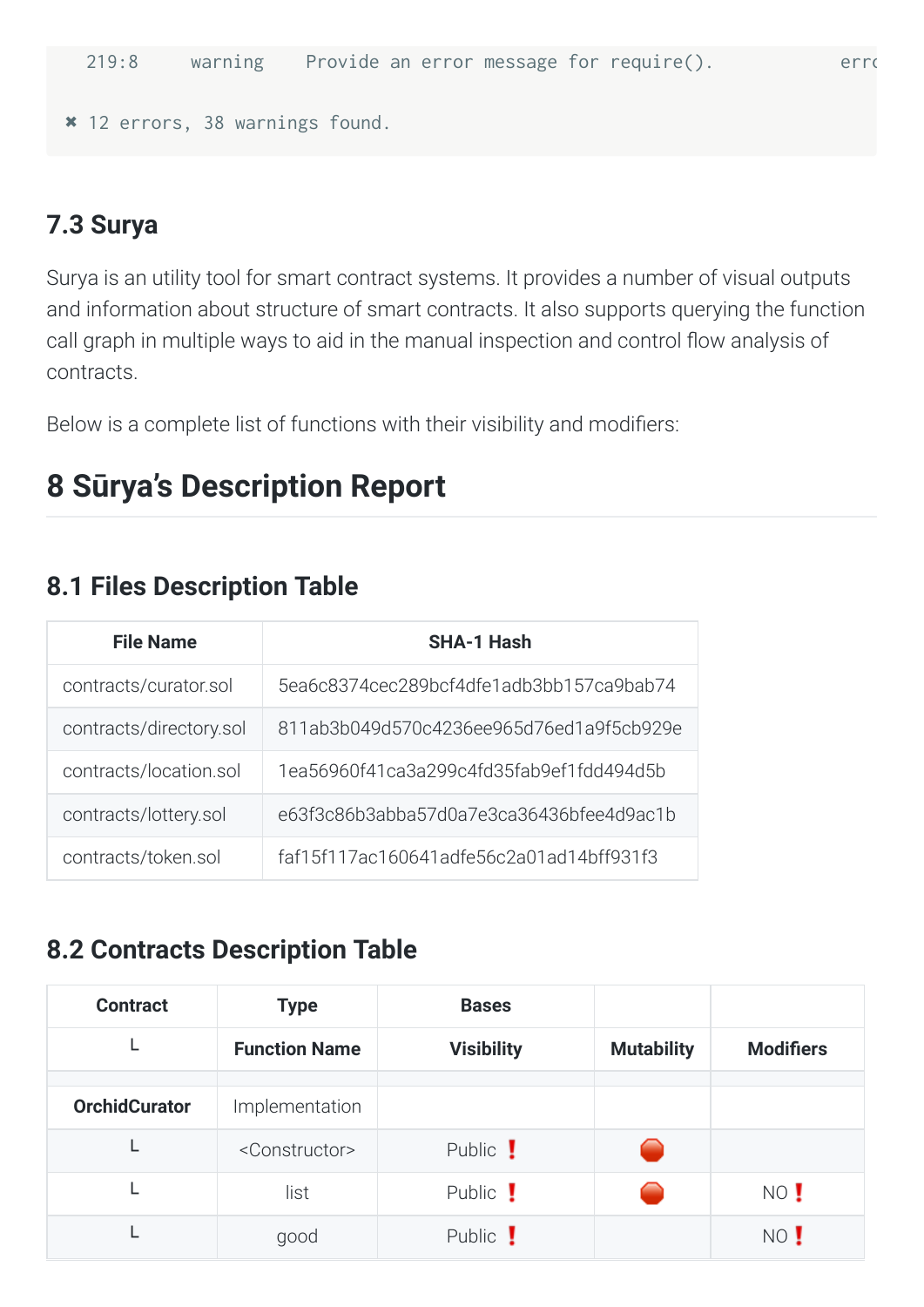| <b>Contract</b>         | <b>Type</b>                 | <b>Bases</b>            |      |
|-------------------------|-----------------------------|-------------------------|------|
| <b>OrchidUntrusted</b>  | Implementation              |                         |      |
| L                       | good                        | Public !                | NO ! |
| <b>IOrchidDirectory</b> | Interface                   |                         |      |
| L                       | have                        | External !              | NO ! |
| <b>OrchidDirectory</b>  | Implementation              | <b>IOrchidDirectory</b> |      |
| L                       | <constructor></constructor> | Public !                |      |
| L                       | heft                        | Public !                | NO ! |
| L                       | name                        | Public !                | NO ! |
| L                       |                             |                         |      |
| L                       | name                        | Private <sup>2</sup>    |      |
| L                       | copy                        | Private <sup>2</sup>    |      |
|                         | copy                        | Private <sup>2</sup>    |      |
| L                       | kill                        | Private <sup>2</sup>    |      |
| L                       | nope                        | Private <sup>2</sup>    |      |
| L                       | have                        | Public !                | NO ! |
| L                       | scan                        | Public !                | NO ! |
| L                       | turn                        | Private <sup>2</sup>    |      |
| L                       | step                        | Private <sup>2</sup>    |      |
| L                       | lift                        | Private <sup>2</sup>    |      |
| L                       | more                        | Private <sup>2</sup>    |      |
| L                       | push                        | Public !                | NO ! |
| L                       | wait                        | Public !                | NO ! |
| L                       | take                        | Public !                | NO ! |
| L                       | stop                        | Public !                | NO ! |
| L                       | pull                        | Public !                | NO ! |
| <b>OrchidLocation</b>   | Implementation              |                         |      |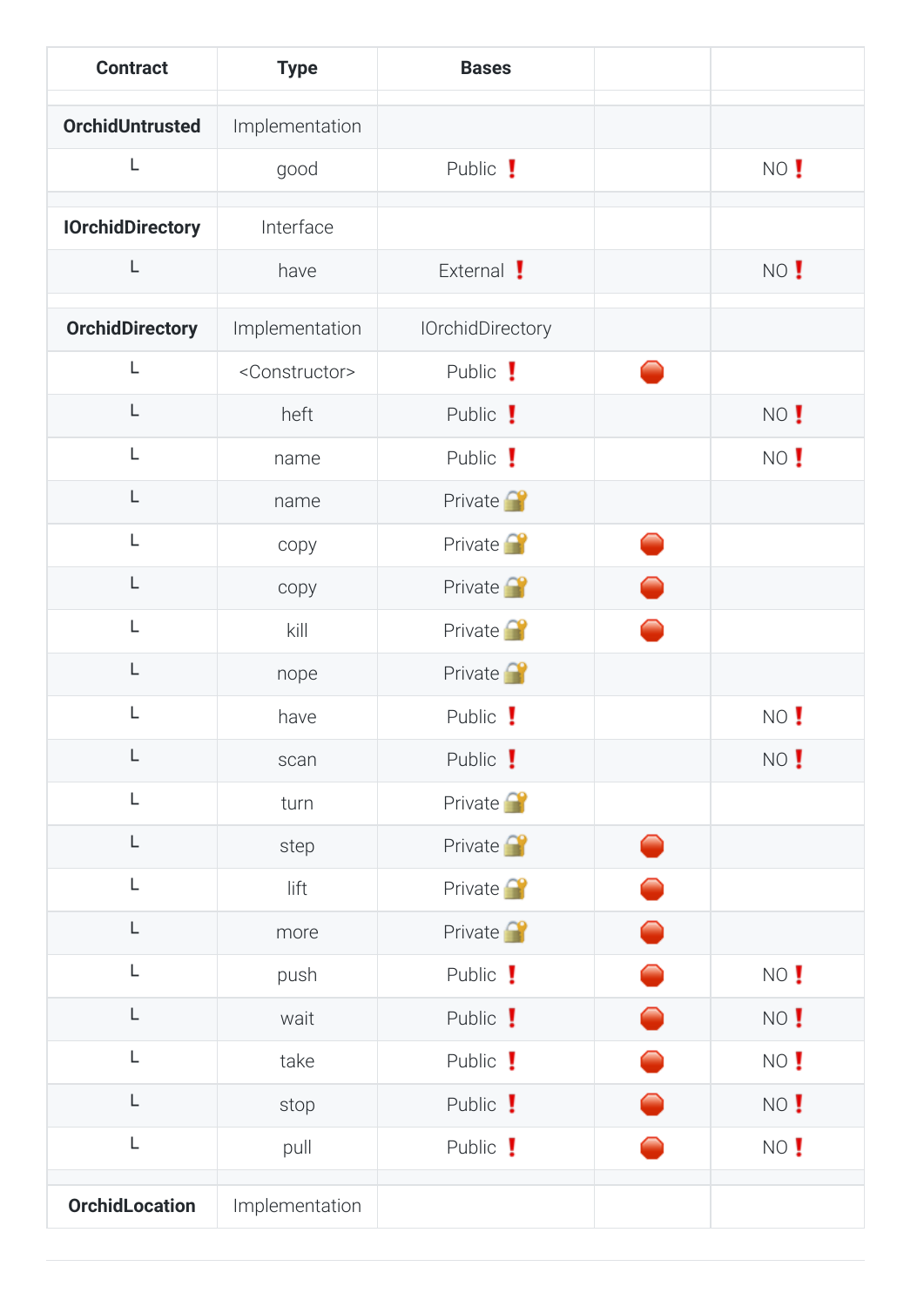| <b>Contract</b>      | <b>Type</b>                 | <b>Bases</b>         |               |
|----------------------|-----------------------------|----------------------|---------------|
| L                    | move                        | Public !             | NO !          |
| L                    | look                        | Public !             | NO !          |
| <b>OrchidLottery</b> | Implementation              |                      |               |
| L                    | <constructor></constructor> | Public !             |               |
| L                    | send                        | Private <sup>2</sup> |               |
| L                    | find                        | Private <sup>2</sup> |               |
| L                    | kill                        | Private <sup>2</sup> |               |
| L                    | size                        | Public !             | NO !          |
| L                    | keys                        | Public !             | NO !          |
| L                    | seek                        | Public !             | NO !          |
| L                    | page                        | Public !             | NO !          |
| L                    | look                        | Public !             | NO !          |
| L                    | push                        | Public !             | NO !          |
| L                    | move                        | Public !             | NO !          |
| L                    | kill                        | Private <sup>1</sup> |               |
| L                    | kill                        | Public !             | NO !          |
| L                    | take                        | Private <sup>2</sup> |               |
| L                    | grab                        | Public !             | NO !          |
| L                    | give                        | Public !             | NO !          |
| L                    | pull                        | Public !             | NO !          |
| L                    | warn                        | Public !             | NO !          |
| L                    | lock                        | Public !             | NO !          |
| L                    | pull                        | Public !             | NO !          |
| <b>OrchidToken</b>   | Implementation              | ERC20, ERC20Detailed |               |
| L                    | <constructor></constructor> | Public !             | ERC20Detailed |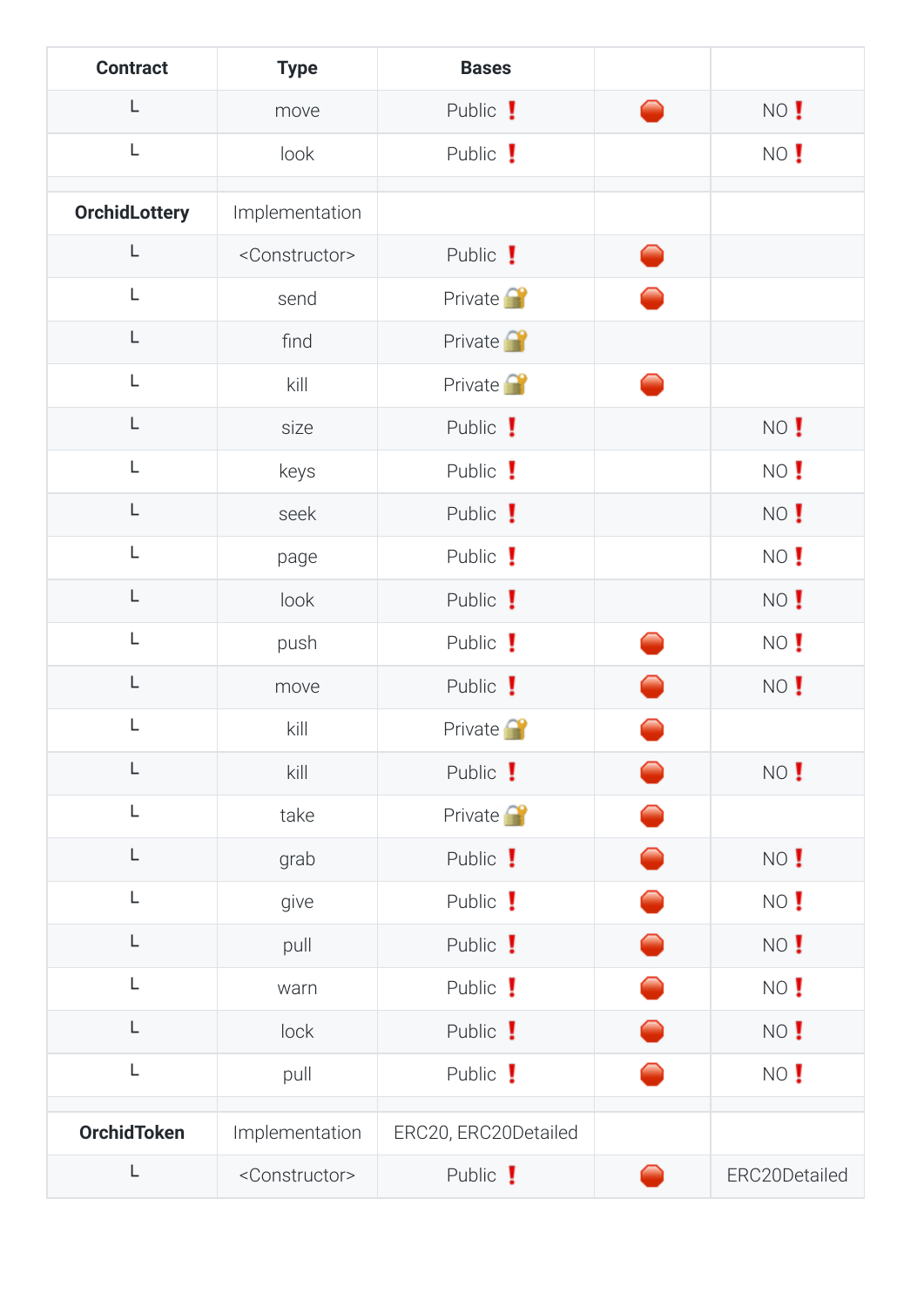## <span id="page-26-0"></span>**8.3
Legend**

| <b>Symbol</b> | <b>Meaning</b>            |
|---------------|---------------------------|
|               | Function can modify state |
|               | Function is payable       |

# <span id="page-26-1"></span>**Appendix
1
Disclosure**

ConsenSys
Diligence
("CD")
typically
receives
compensation
from
one
or
more
clients
(the "Clients") for performing the analysis contained in these reports (the "Reports"). The Reports may be distributed through other means, including via ConsenSys publications and
other
distributions.

The Reports are not an endorsement or indictment of any particular project or team, and the
Reports
do
not
guarantee
the
security
of
any
particular
project.
This
Report
does
not consider, and should not be interpreted as considering or having any bearing on, the potential economics of a token, token sale or any other product, service or other asset. Cryptographic
tokens
are
emergent
technologies
and
carry
with
them
high
levels
of technical risk and uncertainty. No Report provides any warranty or representation to any Third-Party in any respect, including regarding the bugfree nature of code, the business model or proprietors of any such business model, and the legal compliance of any such business.
No
third
party
should
rely
on
the
Reports
in
any
way,
including
for
the
purpose
of making any decisions to buy or sell any token, product, service or other asset. Specifically, for the avoidance of doubt, this Report does not constitute investment advice, is not intended to be relied upon as investment advice, is not an endorsement of this project or team, and it is not a guarantee as to the absolute security of the project. CD owes no duty to
any
Third-Party
by
virtue
of
publishing
these
Reports.

PURPOSE OF REPORTS The Reports and the analysis described therein are created solely for Clients and published with their consent. The scope of our review is limited to a review of Solidity code and only the Solidity code we note as being within the scope of our review within this report. The Solidity language itself remains under development and is subject to unknown risks and flaws. The review does not extend to the compiler layer, or any other areas
beyond
Solidity
that
could
present
security
risks.
Cryptographic
tokens
are
emergent technologies and carry with them high levels of technical risk and uncertainty.

CD makes the Reports available to parties other than the Clients (i.e., "third parties") – on its website. CD hopes that by making these analyses publicly available, it can help the